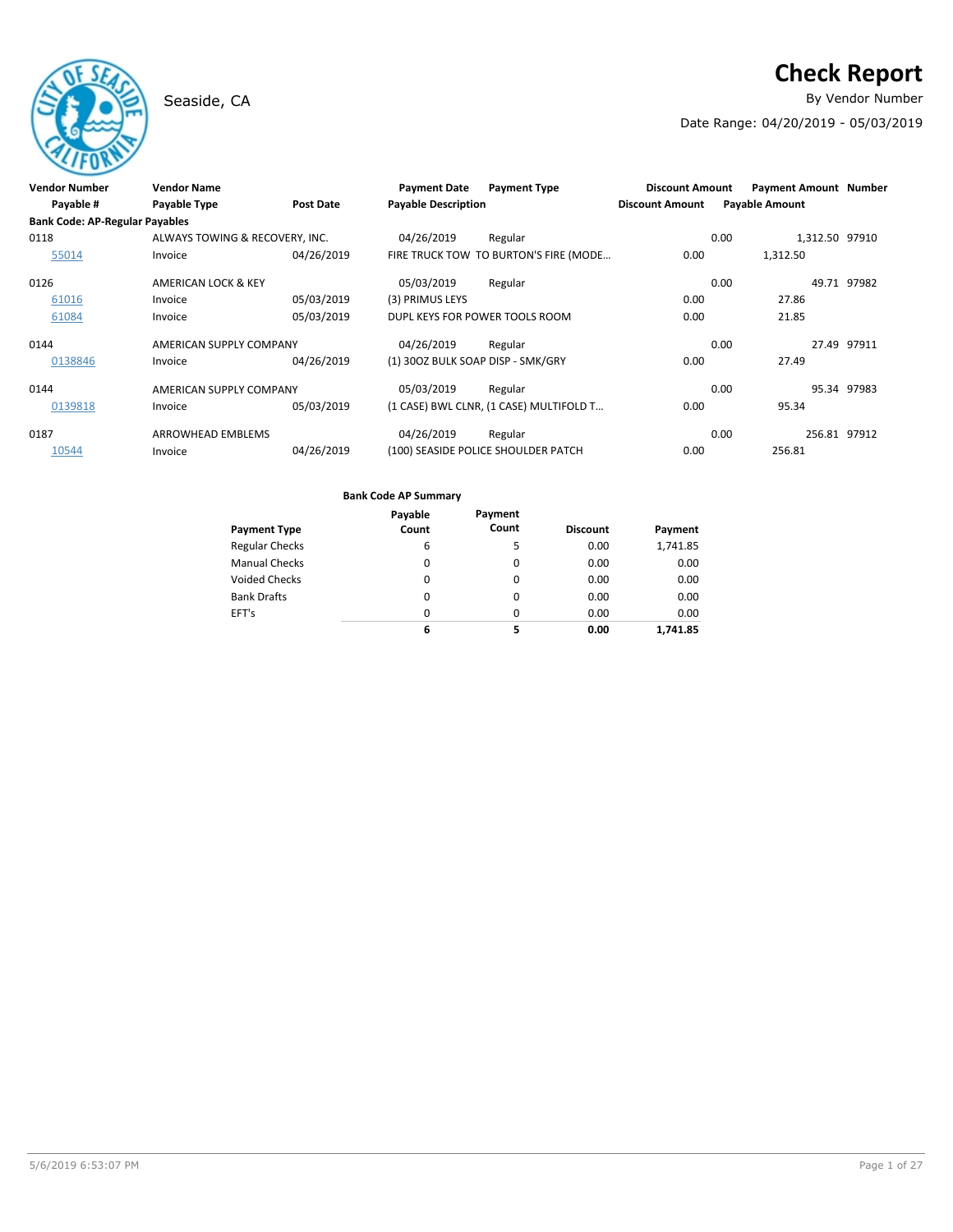| <b>Vendor Number</b>                  | <b>Vendor Name</b>          |                  | <b>Payment Date</b>           | <b>Payment Type</b> | <b>Discount Amount</b> |                       | <b>Payment Amount Number</b> |                      |
|---------------------------------------|-----------------------------|------------------|-------------------------------|---------------------|------------------------|-----------------------|------------------------------|----------------------|
| Payable #                             | <b>Payable Type</b>         | <b>Post Date</b> | <b>Payable Description</b>    |                     | <b>Discount Amount</b> | <b>Payable Amount</b> |                              |                      |
| <b>Bank Code: PY-Payroll Payables</b> |                             |                  |                               |                     |                        |                       |                              |                      |
| 0530                                  | CA. STATE DISBURSEMENT UNIT |                  | 04/25/2019                    | <b>Bank Draft</b>   |                        | 0.00                  |                              | 16.85 3F0EPW26657    |
| INV0003221                            | Invoice                     | 04/25/2019       | PARTICIPANT ID: 0470000090230 |                     | 0.00                   |                       | 16.85                        |                      |
| 0530                                  | CA. STATE DISBURSEMENT UNIT |                  | 04/25/2019                    | <b>Bank Draft</b>   |                        | 0.00                  |                              | 142.61 3F0EPW26657   |
| INV0003219                            | Invoice                     | 04/25/2019       | CASE NO: 200000000125769      |                     | 0.00                   | 142.61                |                              |                      |
| 0530                                  | CA. STATE DISBURSEMENT UNIT |                  | 04/25/2019                    | <b>Bank Draft</b>   |                        | 0.00                  | 299.07                       | 3F0EPW26657          |
| INV0003216                            | Invoice                     | 04/25/2019       | CASE NO.: 0530033626-01       |                     | 0.00                   | 299.07                |                              |                      |
| 0530                                  | CA. STATE DISBURSEMENT UNIT |                  | 04/25/2019                    | <b>Bank Draft</b>   |                        | 0.00                  |                              | 321.69 3F0EPW26657   |
| <b>INV0003220</b>                     | Invoice                     | 04/25/2019       | CASE NO.: 200000001549267     |                     | 0.00                   | 321.69                |                              |                      |
| 0530                                  | CA. STATE DISBURSEMENT UNIT |                  | 04/25/2019                    | <b>Bank Draft</b>   |                        | 0.00                  |                              | 1.499.54 3F0EPW26657 |
| <b>INV0003217</b>                     | Invoice                     | 04/25/2019       | CASE NO.: 200000001441634     |                     | 0.00                   | 1,499.54              |                              |                      |

|                       | Payable | Payment  |                 |          |
|-----------------------|---------|----------|-----------------|----------|
| <b>Payment Type</b>   | Count   | Count    | <b>Discount</b> | Payment  |
| <b>Regular Checks</b> | 0       | 0        | 0.00            | 0.00     |
| <b>Manual Checks</b>  | 0       | $\Omega$ | 0.00            | 0.00     |
| <b>Voided Checks</b>  | 0       | 0        | 0.00            | 0.00     |
| <b>Bank Drafts</b>    | 5       | 5        | 0.00            | 2,279.76 |
| EFT's                 | 0       | $\Omega$ | 0.00            | 0.00     |
|                       | 5       | 5        | 0.00            | 2,279.76 |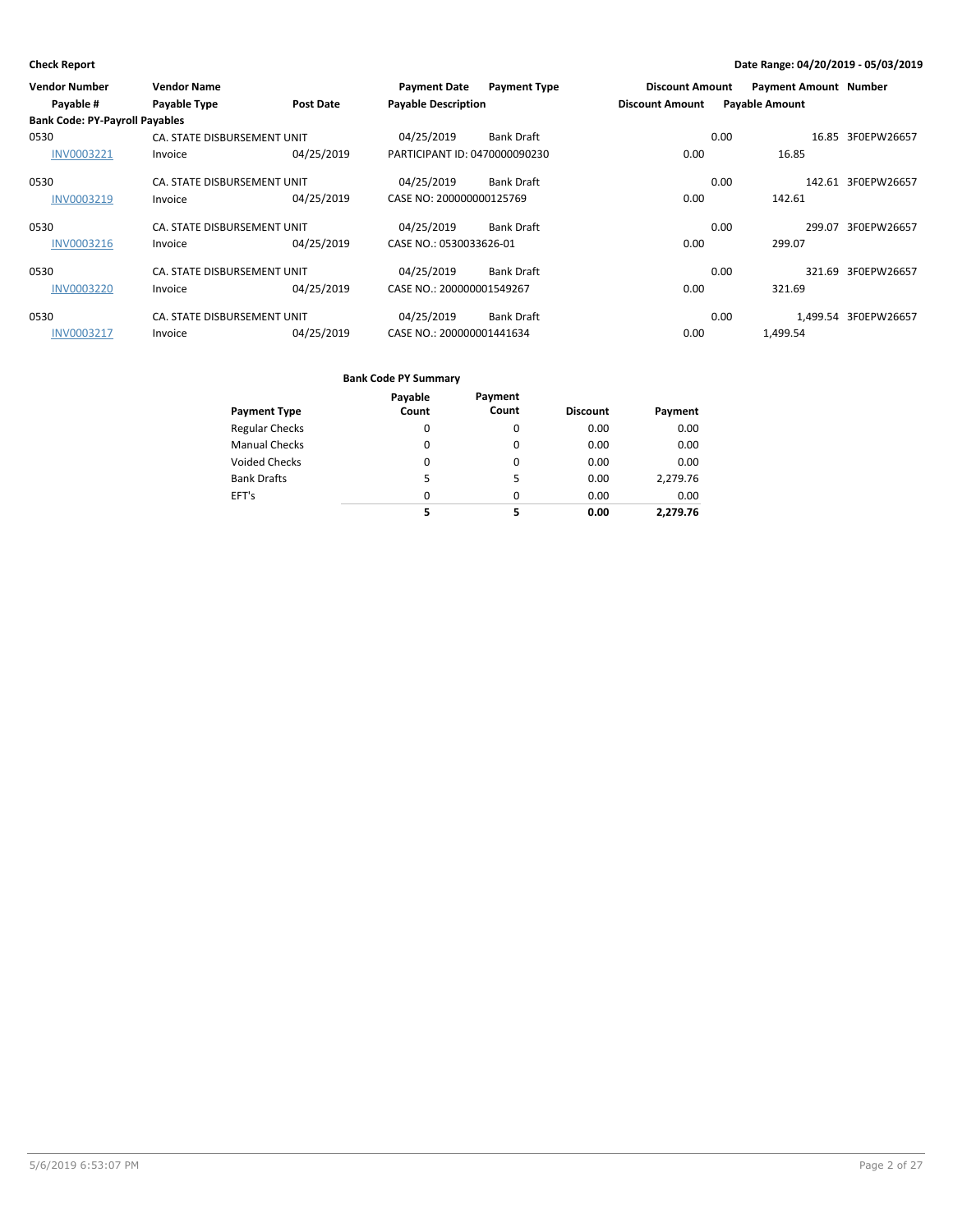| <b>Vendor Number</b><br>Payable #     | <b>Vendor Name</b><br>Payable Type     | Post Date  | <b>Payment Date</b><br><b>Payable Description</b> | <b>Payment Type</b>                                  | <b>Discount Amount</b><br><b>Discount Amount</b> | <b>Payment Amount Number</b><br><b>Payable Amount</b> |              |
|---------------------------------------|----------------------------------------|------------|---------------------------------------------------|------------------------------------------------------|--------------------------------------------------|-------------------------------------------------------|--------------|
| <b>Bank Code: AP-Regular Payables</b> |                                        |            |                                                   |                                                      |                                                  |                                                       |              |
| 0701                                  | <b>CHEVRON AND TEXACO</b>              |            | 05/03/2019                                        | Regular                                              |                                                  | 0.00                                                  | 150.02 97992 |
| 689189                                | Invoice                                | 05/03/2019 |                                                   | ACCT #7898196360/STATEMENT #55894968                 | 0.00                                             | 150.02                                                |              |
| 0759                                  | MONTEREY CO. WEEKLY CLASSIFIEDS        |            | 04/26/2019                                        | Regular                                              |                                                  | 0.00                                                  | 854.78 97946 |
| 04/11/19CCSEA                         | Invoice                                | 04/26/2019 | AD - KIDS SUMMER CAMP                             |                                                      | 0.00                                             | 624.00                                                |              |
| 5-041602-00003                        | Invoice                                | 04/26/2019 |                                                   | NOTICE INVITING BIDS-STORM DRAIN GRATE               | 0.00                                             | 230.78                                                |              |
| 0759                                  | MONTEREY CO. WEEKLY CLASSIFIEDS        |            | 05/03/2019                                        | Regular                                              |                                                  | 0.00                                                  | 585.90 98023 |
| 527-111297-00002                      | Invoice                                | 05/03/2019 |                                                   | PUBLIC HEARING - PARKS & REC NEIGHBRHD               | 0.00                                             | 81.45                                                 |              |
| 65-061108-00001                       | Invoice                                | 05/03/2019 | NOTICE INVITING BIDS / 12/13/18                   |                                                      | 0.00                                             | 504.45                                                |              |
| 0789                                  | <b>MONTAGE HEALTH</b>                  |            | 04/26/2019                                        | Regular                                              |                                                  | 0.00                                                  | 192.00 97944 |
| OCT-FEB                               | Invoice                                | 04/26/2019 |                                                   | GUARANTOR #12277 / OCT'18 - FEB'19 LGL               | 0.00                                             | 192.00                                                |              |
| 0855                                  | <b>COUNTY OF MONTEREY</b>              |            | 05/03/2019                                        | Regular                                              |                                                  | 0.00<br>14,355.00 97995                               |              |
| 4/1/2019 BILL DA Invoice              |                                        | 05/03/2019 | FY 2018/2019 Q4 NGEN O & M                        |                                                      | 0.00                                             | 14,355.00                                             |              |
| 0888                                  | CRISTANDO HOUSE, INC.                  |            | 05/03/2019                                        | Regular                                              |                                                  | 0.00                                                  | 200.00 97996 |
| 31091                                 | Invoice                                | 05/03/2019 |                                                   | APR 2019 - TITLE 15 UPDT - J. WILLIAMS & C.          | 0.00                                             | 200.00                                                |              |
| 0922                                  | <b>CYPRESS COAST FORD-LINCOLN</b>      |            | 05/03/2019                                        | Regular                                              |                                                  | 0.00<br>6,387.49 97998                                |              |
| 193192                                | Invoice                                | 05/03/2019 | (1) SOCKET ASY                                    |                                                      | 0.00                                             | 35.27                                                 |              |
| 340645                                | Invoice                                | 05/03/2019 | TAG #T7228R; 1999 FORD E250 VAN                   |                                                      | 0.00                                             | 432.82                                                |              |
| 341232                                | Invoice                                | 05/03/2019 |                                                   | TRANSMISSION REPAIR - 2014 FORD EXPLR                | 0.00                                             | 5,919.40                                              |              |
| 0981                                  | DEL MAR FRENCH LAUNDRY, INC.           |            | 05/03/2019                                        | Regular                                              |                                                  | 0.00                                                  | 149.50 97999 |
| 04/19/2019                            | Invoice                                | 05/03/2019 | RECREATION DEPT - 23 TABLE CLOTHS                 |                                                      | 0.00                                             | 149.50                                                |              |
| 1020                                  | DEPARTMENT OF TRANSPORTATION           |            | 05/03/2019                                        | Regular                                              |                                                  | 0.00<br>1,315.21 98000                                |              |
| SL190772                              | Invoice                                | 05/03/2019 |                                                   | JAN - MARCH 2019, SIGNALS & LIGHTING BLG             | 0.00                                             | 1,315.21                                              |              |
| 1133                                  | CHARLES R. ELLICOTT                    |            | 04/26/2019                                        | Regular                                              |                                                  | 0.00<br>1,250.00 97917                                |              |
| <b>LYDIA PENSE</b>                    | Invoice                                | 04/26/2019 |                                                   | DEPOSIT FOR LYDIA PENSE ON 8/11/2019-S               | 0.00                                             | 1,250.00                                              |              |
| 1152                                  | ENTENMANN-ROVIN COMPANY                |            | 04/26/2019                                        | Regular                                              |                                                  | 0.00                                                  | 124.44 97928 |
| 0143142-IN                            | Invoice                                | 04/26/2019 |                                                   | (1) SEASIDE DOME BADGE / SHIP ORDER #01              | 0.00                                             | 124.44                                                |              |
| 1188                                  | <b>FERGUSON ENTERPRISES INC #686</b>   |            | 04/26/2019                                        | Regular                                              |                                                  | 0.00                                                  | 151.93 97929 |
| 6590788                               | Invoice                                | 04/26/2019 | JOB NAME - TEST                                   |                                                      | 0.00                                             | 52.92                                                 |              |
| 6601513                               | Invoice                                | 04/26/2019 | <b>JOB NAME - 4283</b>                            |                                                      | 0.00                                             | 63.47                                                 |              |
| 6602254                               | Invoice                                | 04/26/2019 | <b>JOB NAME - 7693</b>                            |                                                      | 0.00                                             | 16.14                                                 |              |
| 6619530                               | Invoice                                | 04/26/2019 | JOB - 435144                                      |                                                      | 0.00                                             | 19.40                                                 |              |
| 1224                                  | <b>FIRST ALARM</b>                     |            | 04/26/2019                                        | Regular                                              |                                                  | 0.00                                                  | 194.22 97930 |
| 464165                                | Invoice                                | 04/26/2019 |                                                   | 5/1/19 - 7/31/19 - SEASIDE POLICE DEPT M             | 0.00                                             | 194.22                                                |              |
| 1224                                  | <b>FIRST ALARM</b>                     |            | 05/03/2019                                        | Regular                                              |                                                  | 0.00<br>1,717.80 98005                                |              |
| 466782                                | Invoice                                | 05/03/2019 |                                                   | 5/1/19 - 7/31/19 MONITORING (5) LOCATIO              | 0.00                                             | 1,717.80                                              |              |
| 1388                                  | <b>GRAINGER</b>                        |            | 04/26/2019                                        | Regular                                              |                                                  | 0.00                                                  | 946.71 97932 |
| 9142292565                            | Invoice                                | 04/26/2019 |                                                   | (1) HYDRAULIC PRESS, 20 TONS FRAME CAP.              | 0.00                                             | 946.71                                                |              |
| 1391                                  | <b>GRANITE CONSTRUCTION COMP</b>       |            | 04/26/2019                                        | Regular                                              |                                                  | 0.00                                                  | 333.63 97933 |
| 1560257                               | Invoice                                | 04/26/2019 | TICKET #15586262 / 15586260                       |                                                      | 0.00                                             | 333.63                                                |              |
|                                       |                                        |            |                                                   |                                                      |                                                  |                                                       |              |
| 1392<br>986222                        | <b>GRANITE ROCK COMPANY</b><br>Invoice | 04/26/2019 | 04/26/2019                                        | Regular<br>APPL 3/DAVID CUTINO PARK PH I / JOB #6482 | 0.00                                             | 0.00<br>331,395.84 97934<br>331,395.84                |              |
|                                       |                                        |            |                                                   |                                                      |                                                  |                                                       |              |
| 1392<br>1161914                       | <b>GRANITE ROCK COMPANY</b><br>Invoice | 05/03/2019 | 05/03/2019<br><b>TICKET #640258</b>               | Regular                                              | 0.00                                             | 0.00<br>5,050.59 98008<br>24.02                       |              |
| 1162198                               | Invoice                                | 05/03/2019 | TICKET #640428 - STREETS DEPT                     |                                                      | 0.00                                             | 44.61                                                 |              |
| 1162422                               | Invoice                                | 05/03/2019 |                                                   | ASPHALT & AGGREGATE - POT HOLE REPAIR                | 0.00                                             | 684.79                                                |              |
| 1163279                               | Invoice                                | 05/03/2019 |                                                   | TICKET #'S 153901, 641776, 641991- CDR/S             | 0.00                                             | 1,601.05                                              |              |
| 1163310                               | Invoice                                | 05/03/2019 | TICKET #641663 - LAGUNA GRANDE                    |                                                      | 0.00                                             | 200.06                                                |              |
|                                       |                                        |            |                                                   |                                                      |                                                  |                                                       |              |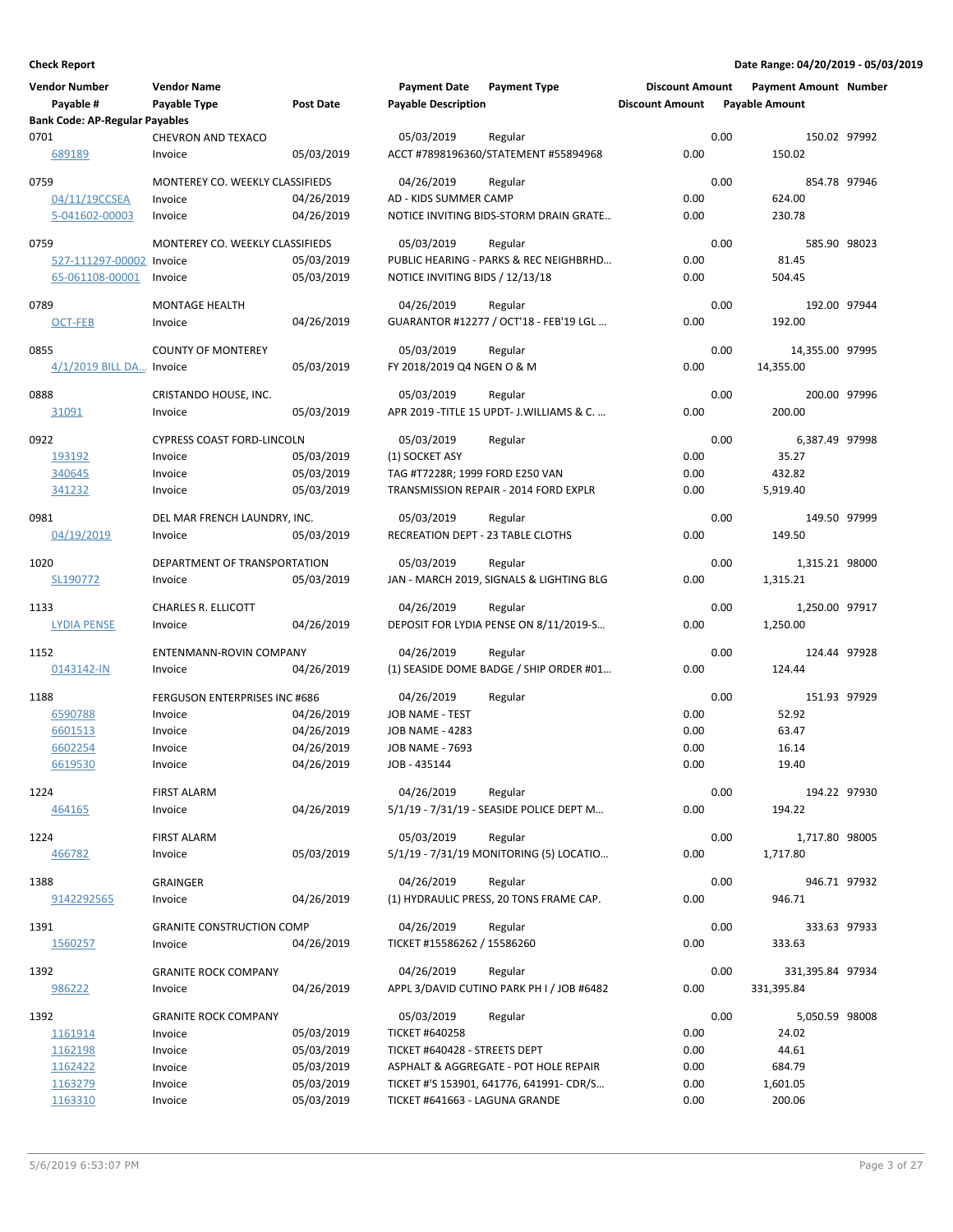| <b>Vendor Number</b> | <b>Vendor Name</b>                         |                  | <b>Payment Date</b>               | <b>Payment Type</b>                                | <b>Discount Amount</b> |      | <b>Payment Amount Number</b> |             |
|----------------------|--------------------------------------------|------------------|-----------------------------------|----------------------------------------------------|------------------------|------|------------------------------|-------------|
| Payable #            | <b>Payable Type</b>                        | <b>Post Date</b> | <b>Payable Description</b>        |                                                    | <b>Discount Amount</b> |      | <b>Payable Amount</b>        |             |
| 1163722              | Invoice                                    | 05/03/2019       | TICKET #641758 - PARKS DEPT       |                                                    | 0.00                   |      | 121.31                       |             |
| 1164040              | Invoice                                    | 05/03/2019       |                                   | TICKETS #641543, 641563, 641578 - DEPT OF          | 0.00                   |      | 836.75                       |             |
| 1164802              | Invoice                                    | 05/03/2019       | TICKET #643429 - STREETS DEPT     |                                                    | 0.00                   |      | 64.24                        |             |
| 1165253              | Invoice                                    | 05/03/2019       | TICKET #643275 - DEPT OF WATER    |                                                    | 0.00                   |      | 380.47                       |             |
| 1165681              | Invoice                                    | 05/03/2019       | TICKET #644061 - POMA STREET DEPT |                                                    | 0.00                   |      | 31.14                        |             |
| 1166230              | Invoice                                    | 05/03/2019       |                                   | ASPHALT & AGGREGATE - STREETS DEPT                 | 0.00                   |      | 1,062.15                     |             |
| 1494                 | HD SUPPLY FACILITIES MAINTENANCE           |                  | 04/26/2019                        | Regular                                            |                        | 0.00 | 466.00 97935                 |             |
| 1807121149           | Credit Memo                                | 04/26/2019       | ACCTS RECEIVABLE CASH APPL        |                                                    | 0.00                   |      | $-6.81$                      |             |
| 1807121150           | Credit Memo                                | 04/01/2019       | ACCTS RECEIVABLE CASH APPL        |                                                    | 0.00                   |      | $-3.92$                      |             |
| 1807135516           | Credit Memo                                | 04/04/2019       | ACCTS RECEIVABLE CAH APPL         |                                                    | 0.00                   |      | $-5.08$                      |             |
| 9171723746           | Invoice                                    | 04/26/2019       | (2) TAMPON CASES OF 500           |                                                    | 0.00                   |      | 167.76                       |             |
| 9171754584           | Invoice                                    | 04/26/2019       |                                   | (4) LED EXIT SIGN BATT BACKUP, (1) EXIT SI         | 0.00                   |      | 231.01                       |             |
| 9171788673           | Invoice                                    | 04/26/2019       | (4) COMBNATON EXT-EMRGNCY LGHT    |                                                    | 0.00                   |      | 279.19                       |             |
| 9171858062           | Credit Memo                                | 04/23/2019       |                                   | CREDIT MEMO- (1) CAST IRON SUMP PUMP               | 0.00                   |      | $-196.15$                    |             |
|                      |                                            |                  |                                   |                                                    |                        | 0.00 |                              |             |
| 1615                 | ANTHONY J. NOCITA<br>Invoice               | 05/03/2019       | 05/03/2019                        | Regular<br>SOUND SYSTEM SVCS FOR SPRING/EASTER E   | 0.00                   |      | 650.00 97984<br>650.00       |             |
| 11417                |                                            |                  |                                   |                                                    |                        |      |                              |             |
| 1743                 | JOHNSTONE SUPPLY FRESNO                    |                  | 04/26/2019                        | Regular                                            |                        | 0.00 | 246.20 97937                 |             |
| 140-S1796512.001     | Invoice                                    | 04/26/2019       | (1ea) 1" NPT FLOW SWITCH BRASS    |                                                    | 0.00                   |      | 246.20                       |             |
| 1798                 | <b>KELLY-MOORE PAINT COMPANY</b>           |                  | 05/03/2019                        | Regular                                            |                        | 0.00 |                              | 40.38 98013 |
| 802-00000683165      | Invoice                                    | 05/03/2019       | MISC PAINT SUPPLIES 4/17/19       |                                                    | 0.00                   |      | 40.38                        |             |
|                      |                                            |                  |                                   |                                                    |                        |      |                              |             |
| 1924                 | LEAGUE OF CAL. CITIES                      |                  | 05/03/2019                        | Regular                                            |                        | 0.00 | 12,766.00 98014              |             |
| 189501               | Invoice                                    | 05/03/2019       | MEMBERSHIP DUES FOR CAL YR 2019   |                                                    | 0.00                   |      | 12,766.00                    |             |
| 1924                 | LEAGUE OF CAL. CITIES                      |                  | 05/03/2019                        | Regular                                            |                        | 0.00 | 625.00 98015                 |             |
| 166427               | Invoice                                    | 05/03/2019       | SHERI L. DAMON - 5/8/19-5/10/19   |                                                    | 0.00                   |      | 625.00                       |             |
|                      |                                            |                  |                                   |                                                    |                        |      |                              |             |
| 1971                 | LIEBERT CASSIDY WHITMORE                   |                  | 04/26/2019                        | Regular                                            |                        | 0.00 | 1,668.00 97939               |             |
| 1476738              | Invoice                                    | 04/26/2019       |                                   | MAR 2019 - SE111-00013/NEGOTIATIONS S              | 0.00<br>0.00           |      | 1,332.00                     |             |
| 1476739              | Invoice                                    | 04/26/2019       |                                   | MAR 2019 - SE111-00201/FSLA COMPLIANCE             |                        |      | 336.00                       |             |
| 1976                 | LINCOLN AQUATICS                           |                  | 05/03/2019                        | Regular                                            |                        | 0.00 | 1,125.93 98016               |             |
| 36954466             | Invoice                                    | 05/03/2019       |                                   | POOL CHEMICALS - 1148 WHEELER ST POOL              | 0.00                   |      | 679.52                       |             |
| 36954893             | Invoice                                    | 05/03/2019       |                                   | POOL CHEMICALS - 1148 WHEELER ST POOL              | 0.00                   |      | 446.41                       |             |
| 2045                 | M & S BUILDING SUPPLY INC                  |                  | 05/03/2019                        | Regular                                            |                        | 0.00 | 207.03 98017                 |             |
| 001418381            | Invoice                                    | 05/03/2019       | MISC SUPPLIES FOR MONTEREY RD.    |                                                    | 0.00                   |      | 50.41                        |             |
| 001419148            | Invoice                                    | 05/03/2019       |                                   | (22) CHAIN 3/8", (3) HINGE/STRAPS, (9) SCR         | 0.00                   |      | 156.62                       |             |
|                      |                                            |                  |                                   |                                                    |                        |      |                              |             |
| 2046                 | M3 ENVIRONMENTAL CONSULTING LLC<br>Invoice | 05/03/2019       | 05/03/2019                        | Regular<br>1569 DEL MONTE BLVD - LTD ASBESTOS RE-I | 0.00                   | 0.00 | 750.00 98018<br>750.00       |             |
| 1913401              |                                            |                  |                                   |                                                    |                        |      |                              |             |
| 2102                 | MARTIN'S IRRIGATION SUPPLY, INC.           |                  | 04/26/2019                        | Regular                                            |                        | 0.00 |                              | 51.50 97941 |
| 541678               | Invoice                                    | 04/26/2019       |                                   | (1) 3/4 BRASS BALL VALVE, (4) TEST COCK            | 0.00                   |      | 92.82                        |             |
| 541705               | Credit Memo                                | 04/26/2019       | <b>CREDIT MEMO (2) TEST COCK</b>  |                                                    | 0.00                   |      | $-41.32$                     |             |
| 2102                 | MARTIN'S IRRIGATION SUPPLY, INC.           |                  | 05/03/2019                        | Regular                                            |                        | 0.00 | 268.67 98019                 |             |
| 543080               | Invoice                                    | 05/03/2019       |                                   | (10) FILTERS, (12) 9V BATTERY - LAGUNA GR          | 0.00                   |      | 114.23                       |             |
| 543368               | Invoice                                    | 05/03/2019       |                                   | (12) GOPHER BASKET, (2) VALVE BOX, (20) 40         | 0.00                   |      | 154.44                       |             |
|                      |                                            |                  |                                   |                                                    |                        |      |                              |             |
| 2184                 | <b>MISSION LINEN SERVICE</b>               |                  | 05/03/2019                        | Regular                                            |                        | 0.00 | 164.42 98020                 |             |
| 509680596            | Invoice                                    | 05/03/2019       | FIRE DEPT - LAUNDRY SVC 4/18/2019 |                                                    | 0.00                   |      | 82.21                        |             |
| 509730151            | Invoice                                    | 05/03/2019       | FIRE DEPT - LAUNDRY SVC 4/25/2019 |                                                    | 0.00                   |      | 82.21                        |             |
| 2186                 | <b>MISSION UNIFORM SERVICE</b>             |                  | 04/26/2019                        | Regular                                            |                        | 0.00 | 113.60 97943                 |             |
| 509674731            | Invoice                                    | 04/26/2019       | RECREATION DEPT - UNIFORM SVC     |                                                    | 0.00                   |      | 113.60                       |             |
| 2186                 | MISSION UNIFORM SERVICE                    |                  | 05/03/2019                        | Regular                                            |                        | 0.00 |                              | 33.18 98021 |
| 509712601            | Invoice                                    | 05/03/2019       | FIRE DEPT - LAUNDRY SVC 4/23/2019 |                                                    | 0.00                   |      | 33.18                        |             |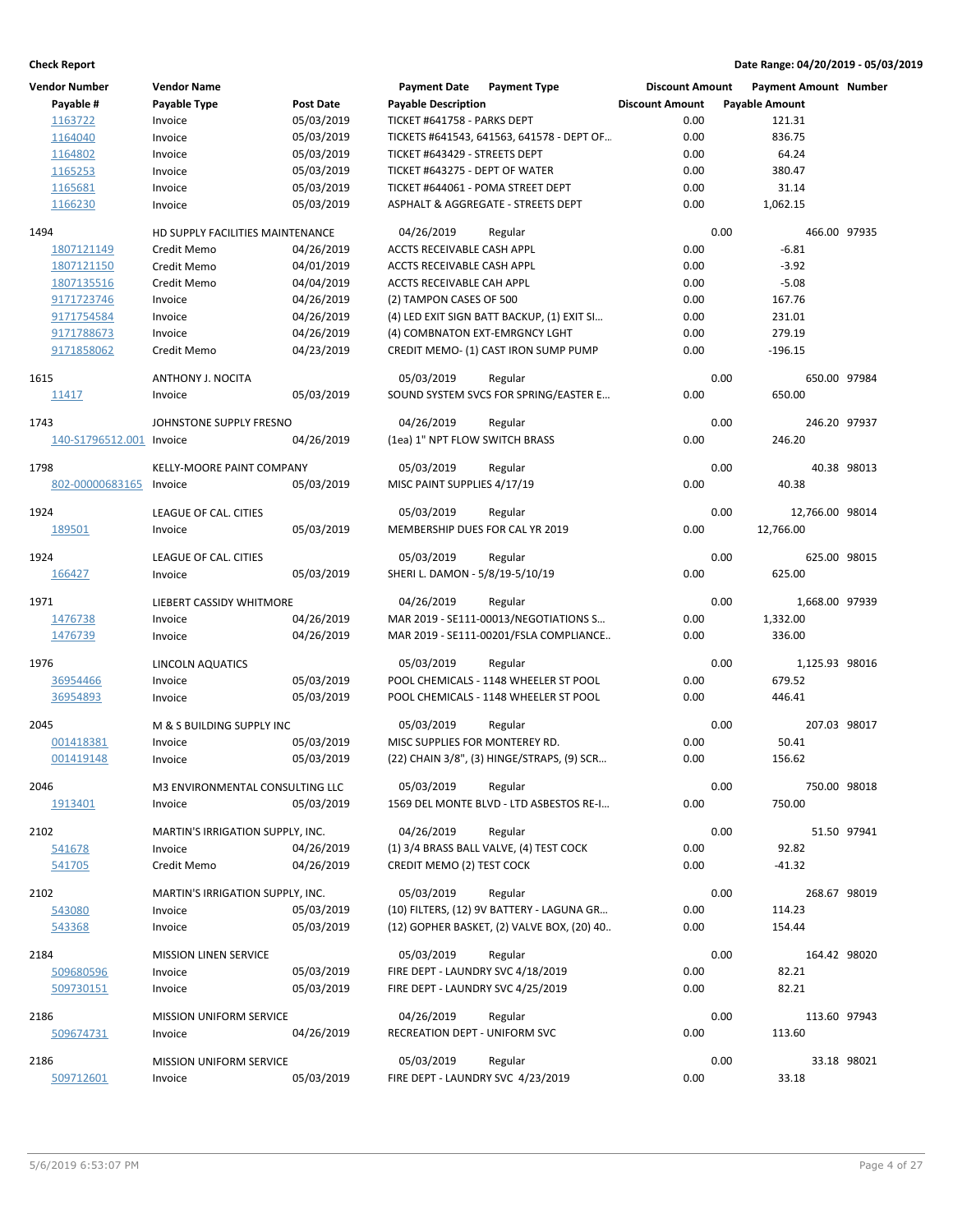| <b>Vendor Number</b> | <b>Vendor Name</b>               |                  | <b>Payment Date</b>           | <b>Payment Type</b>                     | <b>Discount Amount</b> | <b>Payment Amount Number</b> |  |
|----------------------|----------------------------------|------------------|-------------------------------|-----------------------------------------|------------------------|------------------------------|--|
| Payable #            | Payable Type                     | <b>Post Date</b> | <b>Payable Description</b>    |                                         | <b>Discount Amount</b> | <b>Payable Amount</b>        |  |
| 2238                 | <b>MONTEREY BAY PEST CONTROL</b> |                  | 04/26/2019                    | Regular                                 |                        | 0.00<br>608.00 97945         |  |
| 0168603              | Invoice                          | 04/26/2019       |                               | SEASIDE POLICE DEPT - MONTHLY SERVICE 4 | 0.00                   | 85.00                        |  |
| 0168604              | Invoice                          | 04/26/2019       |                               | 440 HARCOURT - TRAILER #A MONTHLY SVC   | 0.00                   | 58.00                        |  |
| 0168605              | Invoice                          | 04/26/2019       |                               | 440 HARCOURT - STORAGE SHED MO SERVI    | 0.00                   | 55.00                        |  |
| 0168606              | Invoice                          | 04/26/2019       |                               | SEASIDE POLICE DEPT - MONTHLY SVC       | 0.00                   | 100.00                       |  |
| 0168607              | Invoice                          | 04/26/2019       | 610 OLYMPIA AVE - MONTHLY SVC |                                         | 0.00                   | 60.00                        |  |
| 0169220              | Invoice                          | 04/26/2019       |                               | 440 HARCOURT AVE - INSIDE & OUTSIDE     | 0.00                   | 250.00                       |  |
| 2295                 | <b>MONTEREY COUNTY PETROLEUM</b> |                  | 04/26/2019                    | Regular                                 |                        | 5,094.24 97947<br>0.00       |  |
| 326933               | Invoice                          | 04/26/2019       |                               | 1,415 GALLONS UNLEADED REG GASOLINE     | 0.00                   | 5,094.24                     |  |
| 2295                 | <b>MONTEREY COUNTY PETROLEUM</b> |                  | 05/03/2019                    | Regular                                 |                        | 0.00<br>3,328.25 98024       |  |
| 326503               | Invoice                          | 05/03/2019       | DELO 400 15.40                |                                         | 0.00                   | 866.97                       |  |
| 326932               | Invoice                          | 05/03/2019       | 685 GALLONS DIESEL NO. 2      |                                         | 0.00                   | 2,461.28                     |  |
| 2328                 | <b>WALLACE GROUP</b>             |                  | 04/26/2019                    | Regular                                 |                        | 0.00<br>3,456.25 97976       |  |
| 48068                | Invoice                          | 04/26/2019       |                               | MARCH 2019 - STORM GRATE PRJ MGMT       | 0.00                   | 651.25                       |  |
| 48069                | Invoice                          | 04/26/2019       |                               | MARCH 2019 - DEL MONTE BLVD STORMWA     | 0.00                   | 303.75                       |  |
| 48076                | Invoice                          | 04/26/2019       |                               | MARCH 2019 - SCSD, DEL MONTE SEWER U    | 0.00                   | 2,501.25                     |  |
| 2328                 | <b>WALLACE GROUP</b>             |                  | 05/03/2019                    | Regular                                 |                        | 0.00<br>442.50 98043         |  |
| 48077                | Invoice                          | 05/03/2019       |                               | MARCH 2019 - TIOGA DEVL SEWER PLAN CH   | 0.00                   | 442.50                       |  |

|                       | Payable | Payment  |                 |            |
|-----------------------|---------|----------|-----------------|------------|
| <b>Payment Type</b>   | Count   | Count    | <b>Discount</b> | Payment    |
| <b>Regular Checks</b> | 75      | 38       | 0.00            | 397,460.21 |
| <b>Manual Checks</b>  | 0       | $\Omega$ | 0.00            | 0.00       |
| <b>Voided Checks</b>  | 0       | $\Omega$ | 0.00            | 0.00       |
| <b>Bank Drafts</b>    | 0       | $\Omega$ | 0.00            | 0.00       |
| EFT's                 | 0       | $\Omega$ | 0.00            | 0.00       |
|                       | 75      | 38       | 0.00            | 397.460.21 |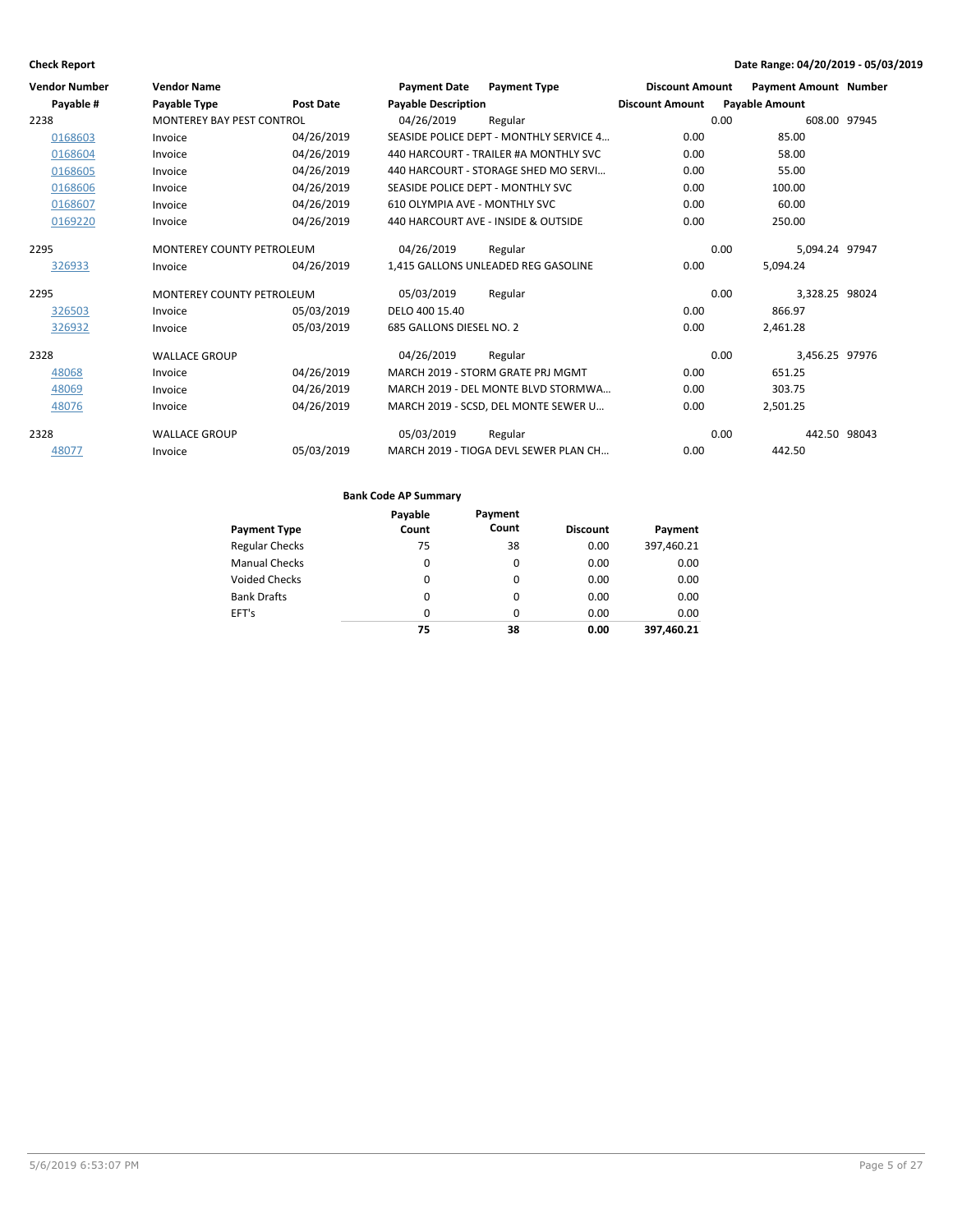| Vendor Number                         | <b>Vendor Name</b>            |            | <b>Payment Date</b><br><b>Payment Type</b> | <b>Discount Amount</b> | <b>Payment Amount Number</b> |  |
|---------------------------------------|-------------------------------|------------|--------------------------------------------|------------------------|------------------------------|--|
| Pavable #                             | Payable Type                  | Post Date  | <b>Payable Description</b>                 | <b>Discount Amount</b> | <b>Pavable Amount</b>        |  |
| <b>Bank Code: PY-Payroll Payables</b> |                               |            |                                            |                        |                              |  |
| 2346                                  | <b>MONTEREY SPORTS CENTER</b> |            | 04/25/2019<br>Regular                      | 0.00                   | 1.295.00 18907               |  |
| <b>INV0003148</b>                     | Invoice                       | 04/11/2019 | <b>GYM MBRSHIP - SINGLE</b>                | 0.00                   | 357.00                       |  |
| INV0003149                            | Invoice                       | 04/11/2019 | <b>GYM MBRSHP - SENIOR</b>                 | 0.00                   | 40.00                        |  |
| <b>INV0003150</b>                     | Invoice                       | 04/11/2019 | <b>GYM MBRSHIP - FAMILY</b>                | 0.00                   | 847.00                       |  |
| INV0003210                            | Invoice                       | 04/25/2019 | <b>GYM MBRSHIP - SINGLE</b>                | 0.00                   | 51.00                        |  |

| <b>Payment Type</b>   | Payable<br>Count | Payment<br>Count | <b>Discount</b> | Payment  |
|-----------------------|------------------|------------------|-----------------|----------|
| <b>Regular Checks</b> | 4                |                  | 0.00            | 1,295.00 |
| <b>Manual Checks</b>  | 0                | 0                | 0.00            | 0.00     |
| <b>Voided Checks</b>  | $\Omega$         | $\Omega$         | 0.00            | 0.00     |
| <b>Bank Drafts</b>    | 0                | 0                | 0.00            | 0.00     |
| EFT's                 | 0                | 0                | 0.00            | 0.00     |
|                       | 4                |                  | 0.00            | 1.295.00 |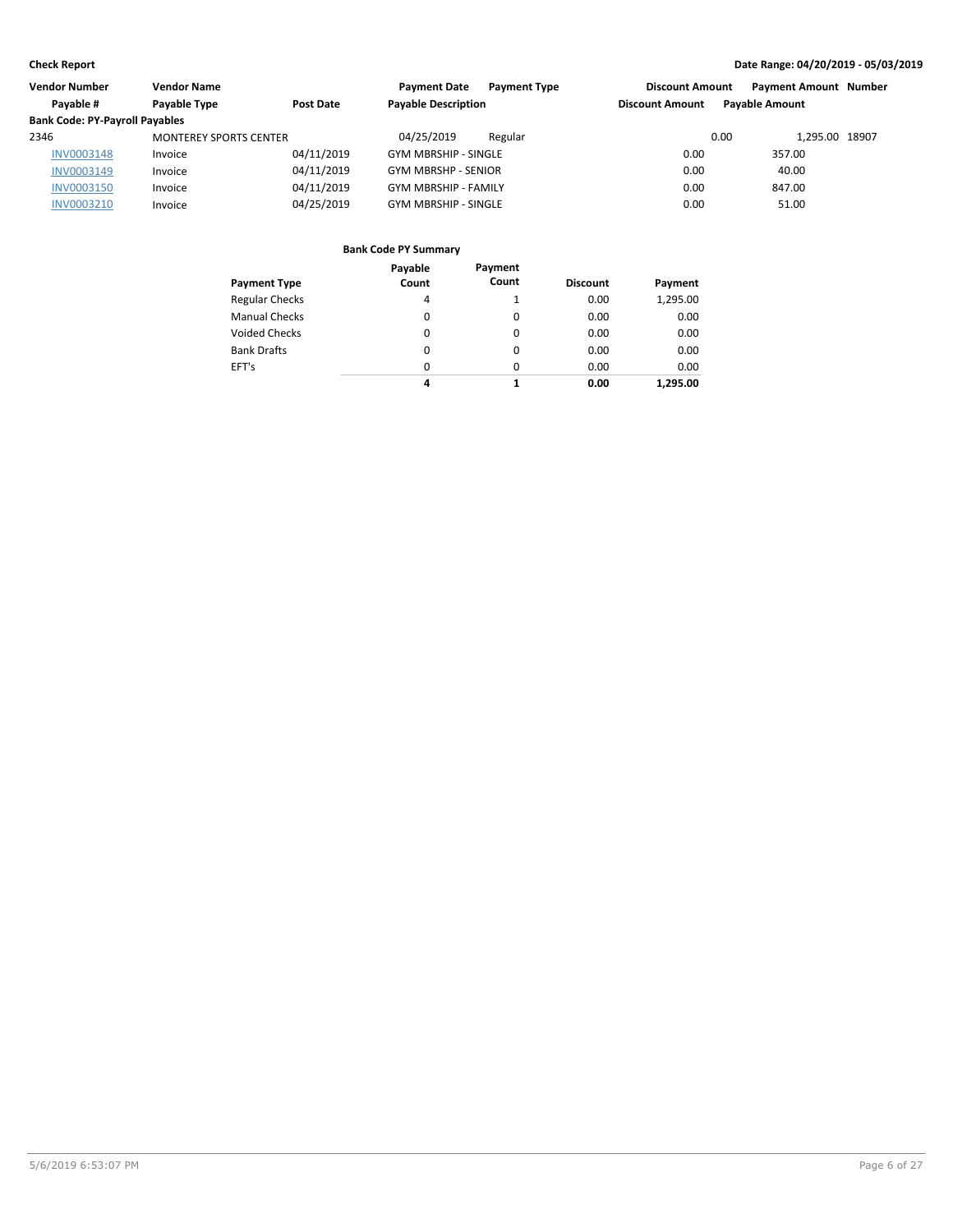| <b>Vendor Number</b>                  | <b>Vendor Name</b>                   |                          | <b>Payment Date</b>                                             | <b>Payment Type</b>                      | <b>Discount Amount</b> |      | <b>Payment Amount Number</b> |             |
|---------------------------------------|--------------------------------------|--------------------------|-----------------------------------------------------------------|------------------------------------------|------------------------|------|------------------------------|-------------|
| Payable #                             | Payable Type                         | Post Date                | <b>Payable Description</b>                                      |                                          | <b>Discount Amount</b> |      | <b>Payable Amount</b>        |             |
| <b>Bank Code: AP-Regular Payables</b> |                                      |                          |                                                                 |                                          |                        |      |                              |             |
| 2351                                  | <b>MONTEREY TIRE SERVICE</b>         |                          | 05/03/2019                                                      | Regular                                  |                        | 0.00 | 169.88 98026                 |             |
| 1-88636                               | Invoice                              | 05/03/2019               | TIRE FOR KABOTA MOWER FS2560                                    |                                          | 0.00                   |      | 145.15                       |             |
| 1-88833                               | Invoice                              | 05/03/2019               |                                                                 | (1) PARTS BOOT#, (1) LFLT FLAT REPAIR LT | 0.00                   |      | 24.73                        |             |
| 2720                                  | <b>OWEN EQUIPMENT COMPANY</b>        |                          | 04/26/2019                                                      | Regular                                  |                        | 0.00 | 2,275.12 97954               |             |
| 00045261                              | Invoice                              | 04/26/2019               | (1) RODDER LINE, 1x6                                            |                                          | 0.00                   |      | 2,275.12                     |             |
|                                       |                                      |                          |                                                                 |                                          |                        |      |                              |             |
| 2746                                  | PENINSULA POOL SERVICE               |                          | 05/03/2019                                                      | Regular                                  |                        | 0.00 |                              | 88.84 98030 |
| 192960402                             | Invoice                              | 05/03/2019               | (4) 4 GAL CASE SANI-CHLOR                                       |                                          | 0.00                   |      | 88.84                        |             |
| 2781                                  | <b>MIRIAM WILSON</b>                 |                          | 04/26/2019                                                      | Regular                                  |                        | 0.00 | 500.00 97942                 |             |
| 242954                                | Invoice                              | 04/26/2019               |                                                                 | MARCH 2019 - MIGRATORY BIRD CONTROL      | 0.00                   |      | 500.00                       |             |
|                                       |                                      |                          |                                                                 |                                          |                        |      |                              |             |
| 2888                                  | PURE H20 INC.                        |                          | 05/03/2019                                                      | Regular                                  |                        | 0.00 |                              | 65.24 98031 |
| 10684                                 | Invoice                              | 05/03/2019               |                                                                 | POU WATER COOLER: WS-11000 MONTHLY       | 0.00                   |      | 65.24                        |             |
| 2910                                  | R & S ERECTION OF MONTEREY BAY, INC. |                          | 04/26/2019                                                      | Regular                                  |                        | 0.00 | 216.00 97960                 |             |
| <b>COMM4536</b>                       | Invoice                              | 04/26/2019               | 986 HILBY AVE - AUTO DOOR REPAIR                                |                                          | 0.00                   |      | 216.00                       |             |
|                                       |                                      |                          |                                                                 |                                          |                        |      |                              |             |
| 3124                                  | PAMELA J. SCHOLZ                     |                          | 05/03/2019                                                      | Regular                                  |                        | 0.00 | 100.00 98029                 |             |
| 4/18/19                               | Invoice                              | 05/03/2019               |                                                                 | HARP MUSIC FOR ART RECEPTION - 5/10/19   | 0.00                   |      | 100.00                       |             |
| 3162                                  | SEASIDE RAIDERS YOUTH FOOTBALL       |                          | 04/26/2019                                                      | Regular                                  |                        | 0.00 | 3,000.00 97964               |             |
| 4/18/19 COUNCIL                       | Invoice                              | 04/26/2019               |                                                                 | MAYOR'S YOUTH FUND - UNIFORMS, EQUIP,    | 0.00                   |      | 3,000.00                     |             |
|                                       |                                      |                          |                                                                 |                                          |                        |      |                              |             |
| 3211                                  | SHERWIN-WILLIAMS CO.                 |                          | 05/03/2019                                                      | Regular                                  |                        | 0.00 | 688.64 98035                 |             |
| 1944-9<br>2620-8                      | Invoice<br>Invoice                   | 05/03/2019<br>05/03/2019 | (5) 5 GAL PRO PARK WB YELLOW<br>(10) PRO PARK WB YELLOW         |                                          | 0.00<br>0.00           |      | 188.94<br>297.05             |             |
| 2866-3                                | Invoice                              | 05/03/2019               | (5) 5 GAL STFS 2161 WB TP YL                                    |                                          | 0.00                   |      | 144.16                       |             |
| 2919-0                                | Invoice                              | 05/03/2019               | (1) GLASS BEADS 50# BAG                                         |                                          | 0.00                   |      | 58.49                        |             |
|                                       |                                      |                          |                                                                 |                                          |                        |      |                              |             |
| 3249                                  | <b>SMART &amp; FINAL</b>             |                          | 04/26/2019                                                      | Regular                                  |                        | 0.00 |                              | 39.86 97965 |
| 4/17/19                               | Invoice                              | 04/26/2019               |                                                                 | STORE #455/TRANS #155; PURCHASE ON 4/    | 0.00                   |      | 39.86                        |             |
| 3249                                  | <b>SMART &amp; FINAL</b>             |                          | 05/03/2019                                                      | Regular                                  |                        | 0.00 | 173.10 98036                 |             |
| 4/29/19                               | Invoice                              | 05/03/2019               | STORE #455/ PURCHASE ON 4/29/19                                 |                                          | 0.00                   |      | 173.10                       |             |
|                                       |                                      |                          |                                                                 |                                          |                        |      |                              |             |
| 3290                                  | THE SPCA OF MONTEREY CO.             |                          | 04/26/2019                                                      | Regular                                  |                        | 0.00 | 4,087.94 97970               |             |
| $03 - 19$                             | Invoice                              | 04/26/2019               |                                                                 | MARCH 2019 - SEASIDE POLICE DEPT SERVIC  | 0.00                   |      | 4,087.94                     |             |
| 3307                                  | <b>SAME DAY SHRED</b>                |                          | 05/03/2019                                                      | Regular                                  |                        | 0.00 |                              | 65.00 98033 |
| <u>35254</u>                          | Invoice                              | 05/03/2019               |                                                                 | POLICE DEPT - 64 GAL BIN SVCD ON 3/18/19 | 0.00                   |      | 32.50                        |             |
| 35483                                 | Invoice                              | 05/03/2019               |                                                                 | POLICE DEPT - 64 GAL BIN SVCD ON 4/8/19  | 0.00                   |      | 32.50                        |             |
|                                       |                                      |                          |                                                                 |                                          |                        |      |                              |             |
| 3319                                  | STAPLES ADVANTAGE                    |                          | 04/26/2019                                                      | Regular                                  |                        | 0.00 | 352.63 97968                 |             |
| 3409836406<br>3410543372              | Invoice<br>Invoice                   | 04/26/2019<br>04/26/2019 | PUBLIC WORKS - MISC SUPPLIES                                    | PUBLIC WORKS - (1) 8OUTLET SURG SUPPSSR  | 0.00<br>0.00           |      | 96.68<br>37.13               |             |
| 3410675565                            | Invoice                              | 04/26/2019               |                                                                 | RECREATION - (2) STOR BOX 10PK, (1) 2019 | 0.00                   |      | 51.57                        |             |
| 3410747930                            | Invoice                              | 04/26/2019               |                                                                 | FINANCE - FOR HR - EASY PEEL WHT 5TAB 4  | 0.00                   |      | 33.41                        |             |
| 3410747931                            | Invoice                              | 04/26/2019               | <b>RECREATION - MISC SUPPLIES</b>                               |                                          | 0.00                   |      | 133.84                       |             |
|                                       |                                      |                          |                                                                 |                                          |                        |      |                              |             |
| 3319                                  | STAPLES ADVANTAGE                    |                          | 05/03/2019                                                      | Regular                                  |                        | 0.00 | 1,878.28 98037               |             |
| 3410596018                            | Invoice                              | 05/03/2019               | POLICE DEPT - MISC SUPPLIES                                     |                                          | 0.00                   |      | 220.26                       |             |
| 3410596019                            | Invoice                              | 05/03/2019               | POLICE DEPT - DISNFCT WIPES (10)                                |                                          | 0.00                   |      | 51.24                        |             |
| 3411012696                            | Invoice                              | 05/03/2019               | POLICE DEPT - MISC SUPPLIES                                     |                                          | 0.00                   |      | 71.17                        |             |
| 3411082266<br>3411237936              | Invoice<br>Invoice                   | 05/03/2019<br>05/03/2019 | RECREATION DEPT - MISC SUPPLIES<br>POLICE DEPT - CHAIR MATS (2) |                                          | 0.00<br>0.00           |      | 65.32<br>108.57              |             |
| 3411237937                            | Invoice                              | 05/03/2019               | RECREATION DEPT - MISC SUPPLIES                                 |                                          | 0.00                   |      | 108.12                       |             |
| 3411308092                            | Invoice                              | 05/03/2019               |                                                                 | POLICE DEPT - BLK TONER (2), CYAN TONER  | 0.00                   |      | 406.41                       |             |
| 3411308093                            | Invoice                              | 05/03/2019               |                                                                 | POLICE DEPT - MGNTA TONER (2), YLW TON   | 0.00                   |      | 419.52                       |             |
| 3411308094                            | Invoice                              | 05/03/2019               |                                                                 | FINANCE DEPT - SUPPLIES FOR ASST CITY AT | 0.00                   |      | 168.52                       |             |
| 3411586142                            | Invoice                              | 05/03/2019               |                                                                 | RECREATION DEPT - LM GREEN HD PSTC 2PK   | 0.00                   |      | 13.97                        |             |
| 3411586143                            | Invoice                              | 05/03/2019               |                                                                 | RECREATION DEPT - FUCHSIA HD PLSTC FLDR  | 0.00                   |      | 14.96                        |             |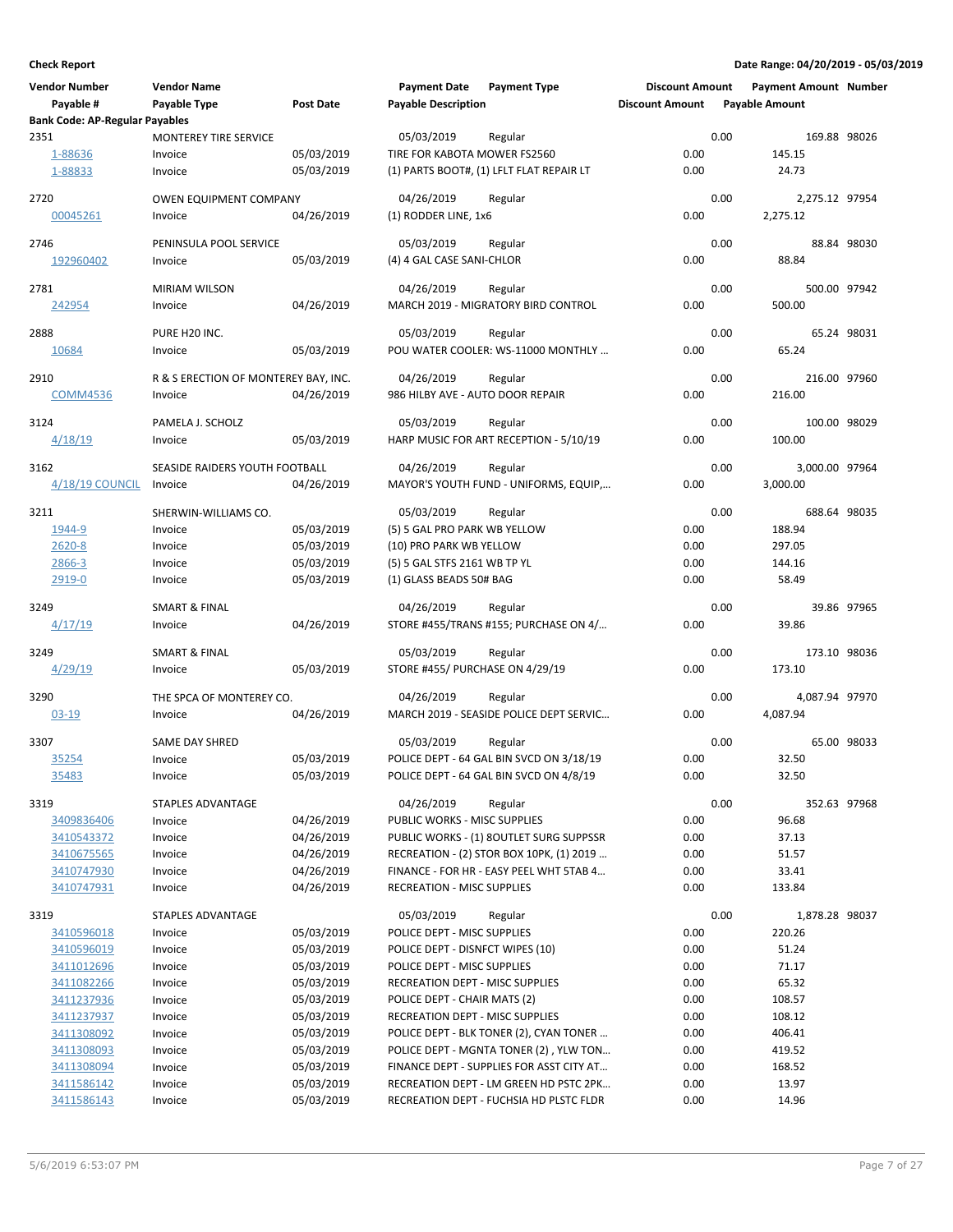| <b>Vendor Number</b>     | <b>Vendor Name</b>               |                  | <b>Payment Date</b>               | <b>Payment Type</b>                      | <b>Discount Amount</b> | <b>Payment Amount Number</b> |              |
|--------------------------|----------------------------------|------------------|-----------------------------------|------------------------------------------|------------------------|------------------------------|--------------|
| Payable #                | Payable Type                     | <b>Post Date</b> | <b>Payable Description</b>        |                                          | <b>Discount Amount</b> | <b>Payable Amount</b>        |              |
| 3411586145               | Invoice                          | 05/03/2019       |                                   | RECREATION DEPT - PURPLE HD PLSTC FLDR   | 0.00                   | 13.97                        |              |
| 3411586148               | Invoice                          | 05/03/2019       |                                   | RECREATION DEPT - MP CANARY 11x17 RM (   | 0.00                   | 216.25                       |              |
| 3397                     | PETER K. FICHTNER                |                  | 04/26/2019                        | Regular                                  |                        | 0.00                         | 309.60 97958 |
| 10001                    | Invoice                          | 04/26/2019       |                                   | LABOR - YOUTH CENTER - CHECK CHRGNG S    | 0.00                   | 95.00                        |              |
| 10006                    | Invoice                          | 04/26/2019       |                                   | FIRE STATION - REPLACE 120V BUTTON       | 0.00                   | 214.60                       |              |
| 3535                     | <b>USA BLUEBOOK</b>              |                  | 04/26/2019                        | Regular                                  |                        | 0.00                         | 946.77 97974 |
| 844348                   | Invoice                          | 04/26/2019       | (1) EYEWASH STATION               |                                          | 0.00                   | 267.04                       |              |
| 845821                   | Invoice                          | 04/26/2019       |                                   | (1) 4" PRESSURE RECORDER, (4) LATEX GLOV | 0.00                   | 679.73                       |              |
| 3574                     | U.S. BANK-CALCARD                |                  | 05/03/2019                        | Regular                                  |                        | 0.00<br>31,442.46 98042      |              |
| 4246 0445 5565 0 Invoice |                                  | 05/03/2019       | CALCARD 2/22/19                   |                                          | 0.00                   | 31,442.46                    |              |
| 3785                     | ZAP MANUFACTURING INC.           |                  | 04/26/2019                        | Regular                                  |                        | 0.00                         | 291.28 97978 |
| 2302                     | Invoice                          | 04/26/2019       | (10) 18x24 SIGNS                  |                                          | 0.00                   | 291.28                       |              |
| 4062                     | A & R PLUMBING, INC.             |                  | 04/26/2019                        | Regular                                  |                        | 0.00<br>1,371.35 97907       |              |
| 124726                   | Invoice                          | 04/26/2019       |                                   | 1372 CANYON DEL REY REPAIR WORK 3/21 &   | 0.00                   | 1,239.50                     |              |
| 124948                   | Invoice                          | 04/26/2019       |                                   | FIRE DEPT RESTROOM REPAIR WORK 4/4/19    | 0.00                   | 131.85                       |              |
| 4487                     | PACIFIC TELEMANAGEMENT SERVICES  |                  | 04/26/2019                        | Regular                                  |                        | 0.00                         | 131.00 97956 |
| 2017660                  | Invoice                          | 04/26/2019       |                                   | MAY 2019 - PAY PHONES AT CITY HALL/BRA   | 0.00                   | 103.00                       |              |
| 2017661                  | Invoice                          | 04/26/2019       |                                   | MAY 2019 - PAY PHONE AT OLDEMEYER CE     | 0.00                   | 28.00                        |              |
| 4560                     | <b>CONTE'S GENERATOR SERVICE</b> |                  | 04/26/2019                        | Regular                                  |                        | 0.00<br>1,591.00 97920       |              |
| 82297                    | Invoice                          | 04/26/2019       |                                   | SERVICE CALL (RANGE 32) GENERATOR - 2/1  | 0.00                   | 391.00                       |              |
| 82449                    | Invoice                          | 04/26/2019       |                                   | FEB 2019 - MONTHLY SVC ON EMERG GENE     | 0.00                   | 1,200.00                     |              |
| 4670                     | TREASURER -- COUNTY OF MONTEREY  |                  | 05/03/2019                        | Regular                                  |                        | 0.00<br>1,214.52 98040       |              |
| 19-000079                | Invoice                          | 05/03/2019       |                                   | MARCH 2019 - LEGAL SERVICES RENDERED     | 0.00                   | 1,214.52                     |              |
| 4892                     | <b>EDGES ELECTRICAL GROUP</b>    |                  | 04/26/2019                        | Regular                                  |                        | 0.00                         | 244.51 97926 |
| S4627948.001             | Invoice                          | 04/26/2019       |                                   | (1) VOLTAGE TESTER, (3) HTR ELEMENT      | 0.00                   | 205.20                       |              |
| S4628014.001             | Invoice                          | 04/26/2019       | (1) GRN DTAPKIT DRILL/TAP KT      |                                          | 0.00                   | 39.31                        |              |
| 4892                     | <b>EDGES ELECTRICAL GROUP</b>    |                  | 05/03/2019                        | Regular                                  |                        | 0.00                         | 185.80 98002 |
| S4631466.001             | Invoice                          | 05/03/2019       | MISC SUPPLIES - BLDG 4235         |                                          | 0.00                   | 18.40                        |              |
| S4633951.001             | Invoice                          | 05/03/2019       | MISC SUPPLIES - SEASIDE PD OFFICE |                                          | 0.00                   | 50.81                        |              |
| S4638064.001             | Invoice                          | 05/03/2019       | (5) PHIL C70S62/M/P/H/12PK        |                                          | 0.00                   | 116.59                       |              |

|                       | Payable | Payment  |                 |           |
|-----------------------|---------|----------|-----------------|-----------|
| <b>Payment Type</b>   | Count   | Count    | <b>Discount</b> | Payment   |
| <b>Regular Checks</b> | 54      | 25       | 0.00            | 51,428.82 |
| <b>Manual Checks</b>  | 0       | 0        | 0.00            | 0.00      |
| <b>Voided Checks</b>  | 0       | 0        | 0.00            | 0.00      |
| <b>Bank Drafts</b>    | 0       | $\Omega$ | 0.00            | 0.00      |
| EFT's                 | 0       | $\Omega$ | 0.00            | 0.00      |
|                       | 54      | 25       | 0.00            | 51,428.82 |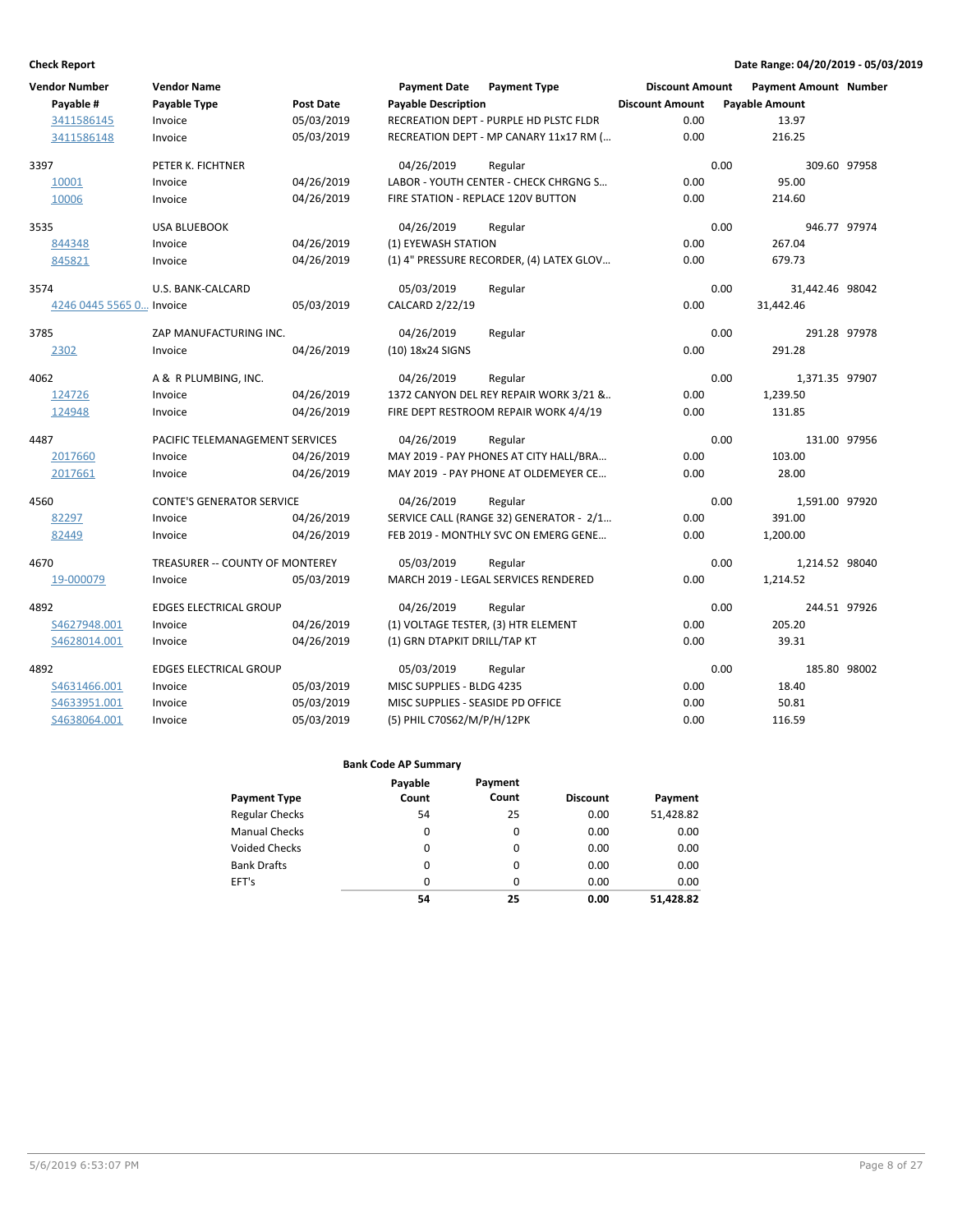| <b>Vendor Number</b>                  | <b>Vendor Name</b>        |            | <b>Payment Date</b>              | <b>Payment Type</b> | <b>Discount Amount</b> |      | <b>Payment Amount Number</b> |                      |
|---------------------------------------|---------------------------|------------|----------------------------------|---------------------|------------------------|------|------------------------------|----------------------|
| Payable #                             | Payable Type              | Post Date  | <b>Payable Description</b>       |                     | <b>Discount Amount</b> |      | <b>Pavable Amount</b>        |                      |
| <b>Bank Code: PY-Payroll Payables</b> |                           |            |                                  |                     |                        |      |                              |                      |
| 4920                                  | ICMA RETIREMENT TRUST-457 |            | 04/25/2019                       | Bank Draft          |                        | 0.00 |                              | 32.431.26 3014334383 |
| <b>INV0003229</b>                     | Invoice                   | 04/25/2019 | <b>CONTRIBUTIONS</b>             |                     | 0.00                   |      | 32.431.26                    |                      |
| 4920                                  | ICMA RETIREMENT TRUST-457 |            | 04/25/2019                       | <b>Bank Draft</b>   |                        | 0.00 |                              | $-1.61$ 3014334383   |
| CM0000194                             | Credit Memo               | 04/25/2019 | CARLIN ER CONT ADJ TO MATCH EE'S |                     | 0.00                   |      | $-1.61$                      |                      |

|                       | Payable  | Payment  |                 |           |
|-----------------------|----------|----------|-----------------|-----------|
| <b>Payment Type</b>   | Count    | Count    | <b>Discount</b> | Payment   |
| <b>Regular Checks</b> | 0        | 0        | 0.00            | 0.00      |
| <b>Manual Checks</b>  | $\Omega$ | $\Omega$ | 0.00            | 0.00      |
| Voided Checks         | 0        | $\Omega$ | 0.00            | 0.00      |
| <b>Bank Drafts</b>    | 2        | 2        | 0.00            | 32,429.65 |
| EFT's                 | 0        | $\Omega$ | 0.00            | 0.00      |
|                       | ,        | ,        | 0.00            | 32.429.65 |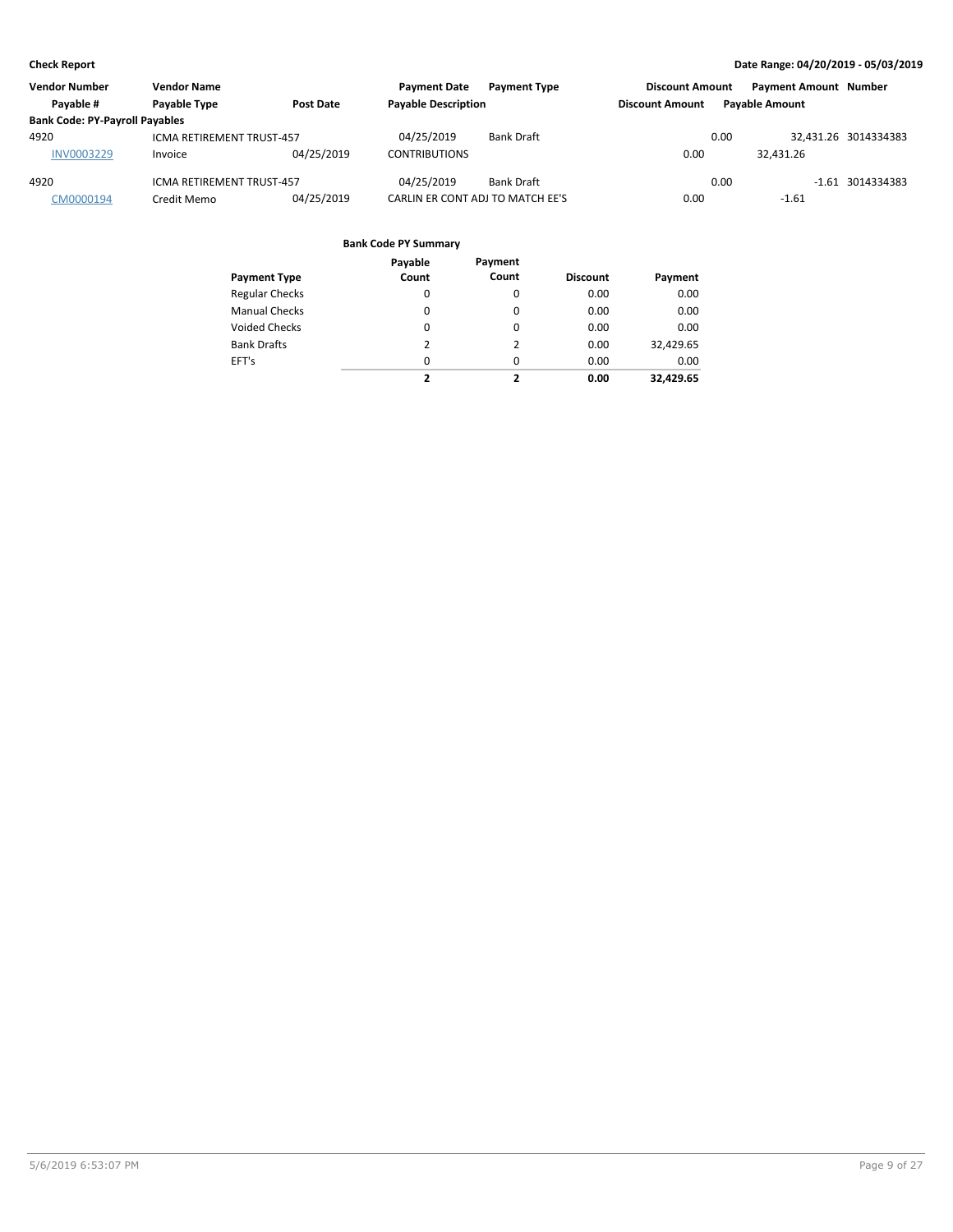| <b>Vendor Number</b>                  | <b>Vendor Name</b>        |                  | <b>Payment Date</b>                | <b>Payment Type</b>                 | <b>Discount Amount</b> |                       | <b>Payment Amount Number</b> |  |
|---------------------------------------|---------------------------|------------------|------------------------------------|-------------------------------------|------------------------|-----------------------|------------------------------|--|
| Payable #                             | <b>Payable Type</b>       | <b>Post Date</b> | <b>Payable Description</b>         |                                     | <b>Discount Amount</b> | <b>Payable Amount</b> |                              |  |
| <b>Bank Code: AP-Regular Payables</b> |                           |                  |                                    |                                     |                        |                       |                              |  |
| 4970                                  | <b>WHITSON ENGINEERS</b>  |                  | 04/26/2019                         | Regular                             |                        | 0.00                  | 4,117.00 97977               |  |
| 0022038                               | Invoice                   | 04/26/2019       | FEB 2019 - DIVARTY STREET - SURVEY |                                     | 0.00                   |                       | 4.117.00                     |  |
| 4970                                  | <b>WHITSON ENGINEERS</b>  |                  | 05/03/2019                         | Regular                             |                        | 0.00                  | 396.00 98044                 |  |
| 0022156                               | Invoice                   | 05/03/2019       | MARCH 2019 - ELLIS PARK SVCS       |                                     | 0.00                   |                       | 396.00                       |  |
| 5038                                  | THE VILLAGE PROJECT, INC. |                  | 05/03/2019                         | Regular                             |                        | 0.00                  | 1.350.22 98039               |  |
| <b>MAR 2019</b>                       | Invoice                   | 05/03/2019       |                                    | MARCH 2019 - CAL GRANT REIMBURSEMNT | 0.00                   |                       | 1,350.22                     |  |

| <b>Payment Type</b>   | Payable<br>Count | Payment<br>Count | <b>Discount</b> | Payment  |
|-----------------------|------------------|------------------|-----------------|----------|
| <b>Regular Checks</b> | 3                | 3                | 0.00            | 5,863.22 |
| <b>Manual Checks</b>  | 0                | 0                | 0.00            | 0.00     |
| <b>Voided Checks</b>  | 0                | $\Omega$         | 0.00            | 0.00     |
| <b>Bank Drafts</b>    | 0                | $\Omega$         | 0.00            | 0.00     |
| EFT's                 | 0                | $\Omega$         | 0.00            | 0.00     |
|                       | 3                | 3                | 0.00            | 5,863.22 |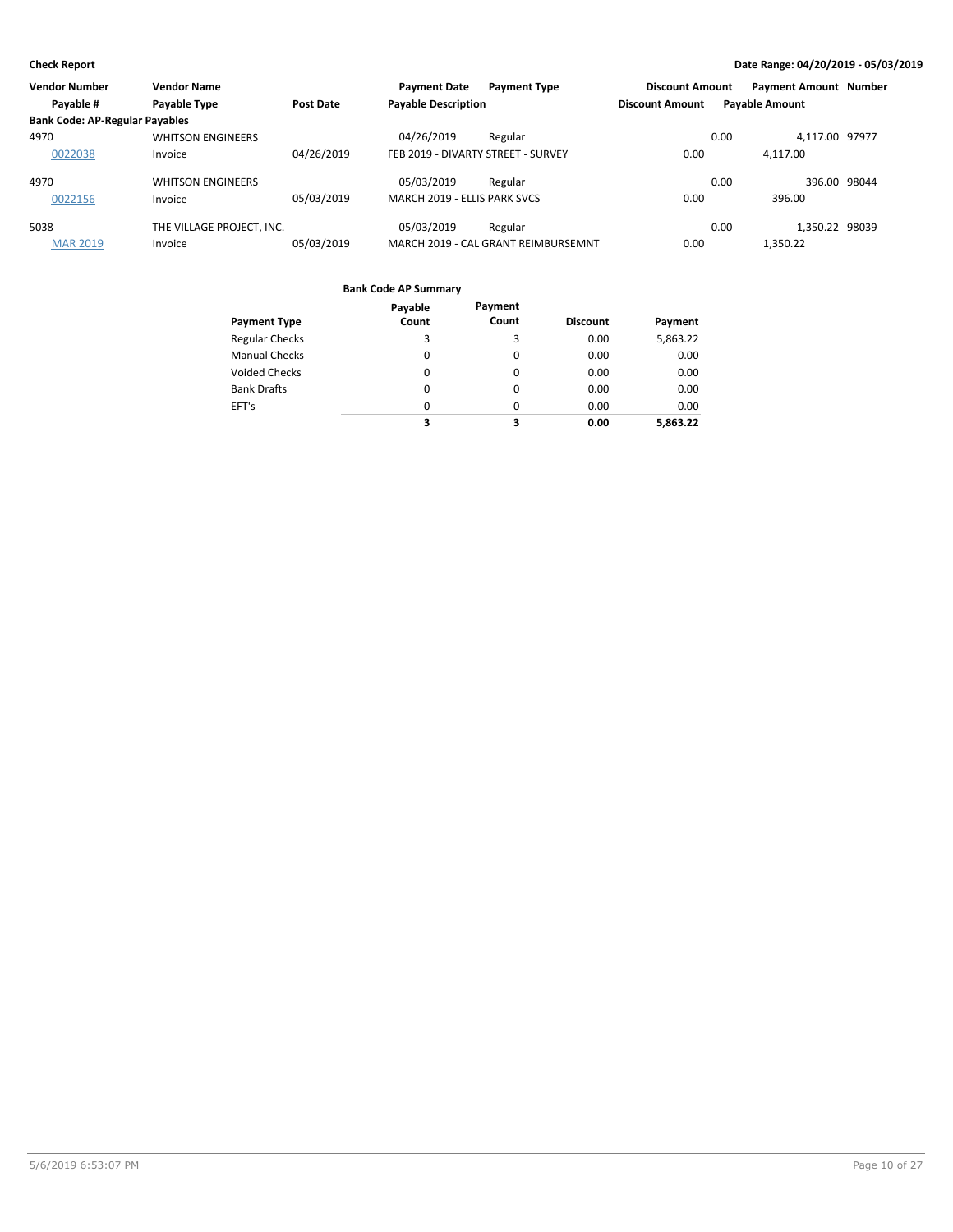| Vendor Number                         | Vendor Name                |                  | <b>Payment Date</b>        | <b>Payment Type</b> | <b>Discount Amount</b> | <b>Payment Amount Number</b> |                         |
|---------------------------------------|----------------------------|------------------|----------------------------|---------------------|------------------------|------------------------------|-------------------------|
| Pavable #                             | Payable Type               | <b>Post Date</b> | <b>Payable Description</b> |                     | <b>Discount Amount</b> | <b>Pavable Amount</b>        |                         |
| <b>Bank Code: PY-Payroll Payables</b> |                            |                  |                            |                     |                        |                              |                         |
| 5144                                  | <b>STATE OF CALIFORNIA</b> |                  | 04/26/2019                 | <b>Bank Draft</b>   | 0.00                   |                              | 22,899.57 0-007-796-928 |
| <b>INV0003232</b>                     | Invoice                    | 04/25/2019       | <b>SIT PAYABLE</b>         |                     | 0.00                   | 22.899.57                    |                         |
|                                       |                            |                  |                            |                     |                        |                              |                         |

| <b>Payment Type</b>   | Payable<br>Count | Payment<br>Count | <b>Discount</b> | Payment   |
|-----------------------|------------------|------------------|-----------------|-----------|
| <b>Regular Checks</b> | 0                | 0                | 0.00            | 0.00      |
| <b>Manual Checks</b>  | $\Omega$         | 0                | 0.00            | 0.00      |
| <b>Voided Checks</b>  | $\Omega$         | 0                | 0.00            | 0.00      |
| <b>Bank Drafts</b>    | 1                | 1                | 0.00            | 22,899.57 |
| EFT's                 | $\Omega$         | $\Omega$         | 0.00            | 0.00      |
|                       | 1                | 1                | 0.00            | 22.899.57 |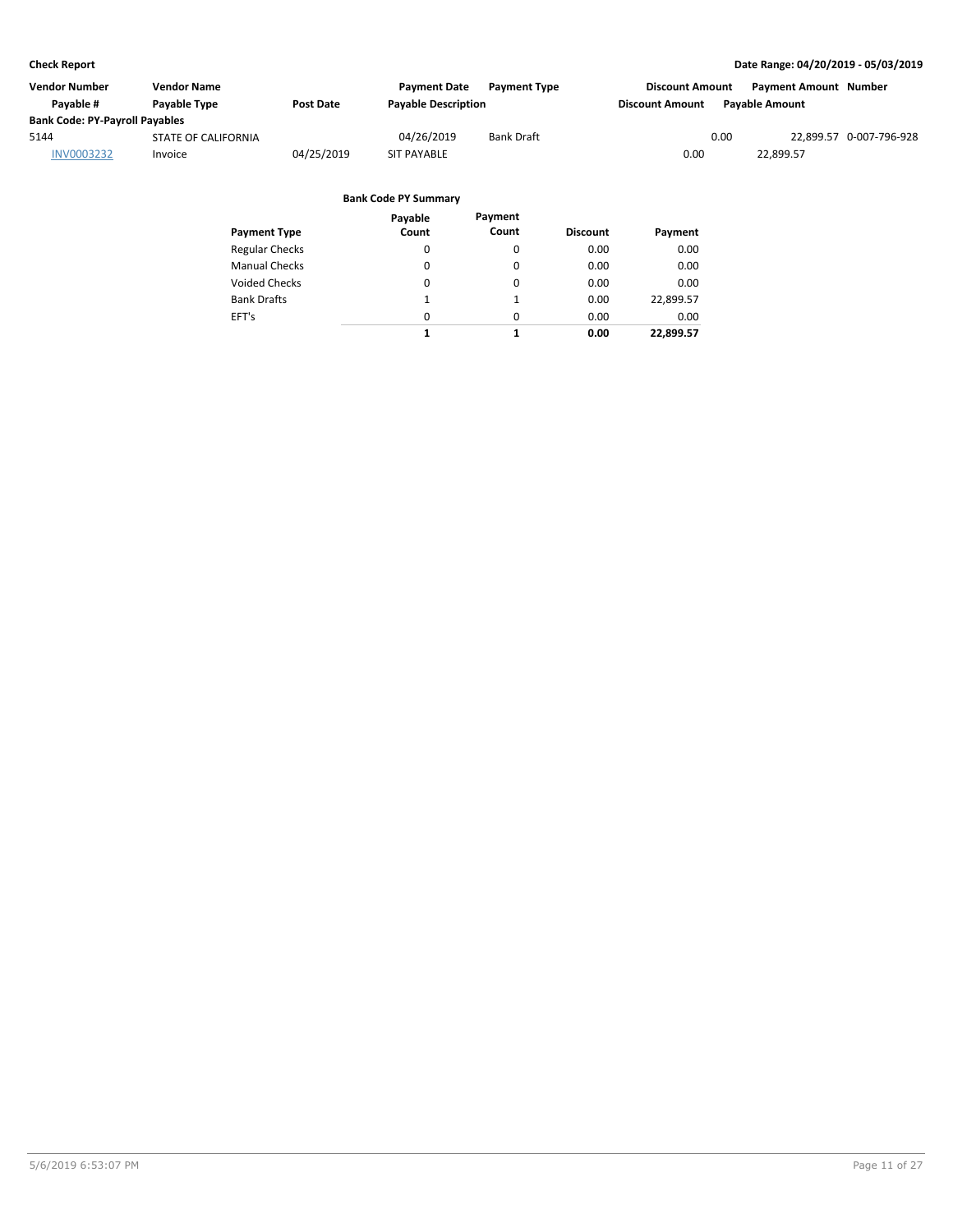| <b>Vendor Number</b>                  | <b>Vendor Name</b>       |            | <b>Payment Date</b>        | <b>Payment Type</b>                    | <b>Discount Amount</b> | <b>Payment Amount Number</b> |  |
|---------------------------------------|--------------------------|------------|----------------------------|----------------------------------------|------------------------|------------------------------|--|
| Payable #                             | Payable Type             | Post Date  | <b>Payable Description</b> |                                        | <b>Discount Amount</b> | <b>Pavable Amount</b>        |  |
| <b>Bank Code: AP-Regular Payables</b> |                          |            |                            |                                        |                        |                              |  |
| 5163                                  | DON CHAPIN COMPANY, INC. |            | 04/26/2019                 | Regular                                |                        | 164.589.31 97924<br>0.00     |  |
| 218074*02                             | Invoice                  | 04/26/2019 |                            | THRU 11/30/18 - CUTINO PK-ADA IMPRVMN  | 0.00                   | 140.065.63                   |  |
| 218074*03                             | Invoice                  | 04/26/2019 |                            | THRU 1/31/19 - CUTINO PK-ADA IMPRVMNTS | 0.00                   | 6,460.00                     |  |
| 218074*04                             | Invoice                  | 04/26/2019 |                            | THRU 3/31/19 - CUTINO PK-ADA IMPRVMNTS | 0.00                   | 8.424.06                     |  |
| 218074*05                             | Invoice                  | 04/26/2019 |                            | RETENTION THRU 3/31/19 - CUTINO PK-ADA | 0.00                   | 9,639.62                     |  |

| Payment Type          | Payable<br>Count | Payment<br>Count | <b>Discount</b> | Payment    |
|-----------------------|------------------|------------------|-----------------|------------|
| <b>Regular Checks</b> | 4                |                  | 0.00            | 164,589.31 |
| Manual Checks         | 0                | $\Omega$         | 0.00            | 0.00       |
| Voided Checks         | 0                | $\Omega$         | 0.00            | 0.00       |
| <b>Bank Drafts</b>    | 0                | $\Omega$         | 0.00            | 0.00       |
| EFT's                 | $\Omega$         | $\Omega$         | 0.00            | 0.00       |
|                       | 4                |                  | 0.00            | 164,589.31 |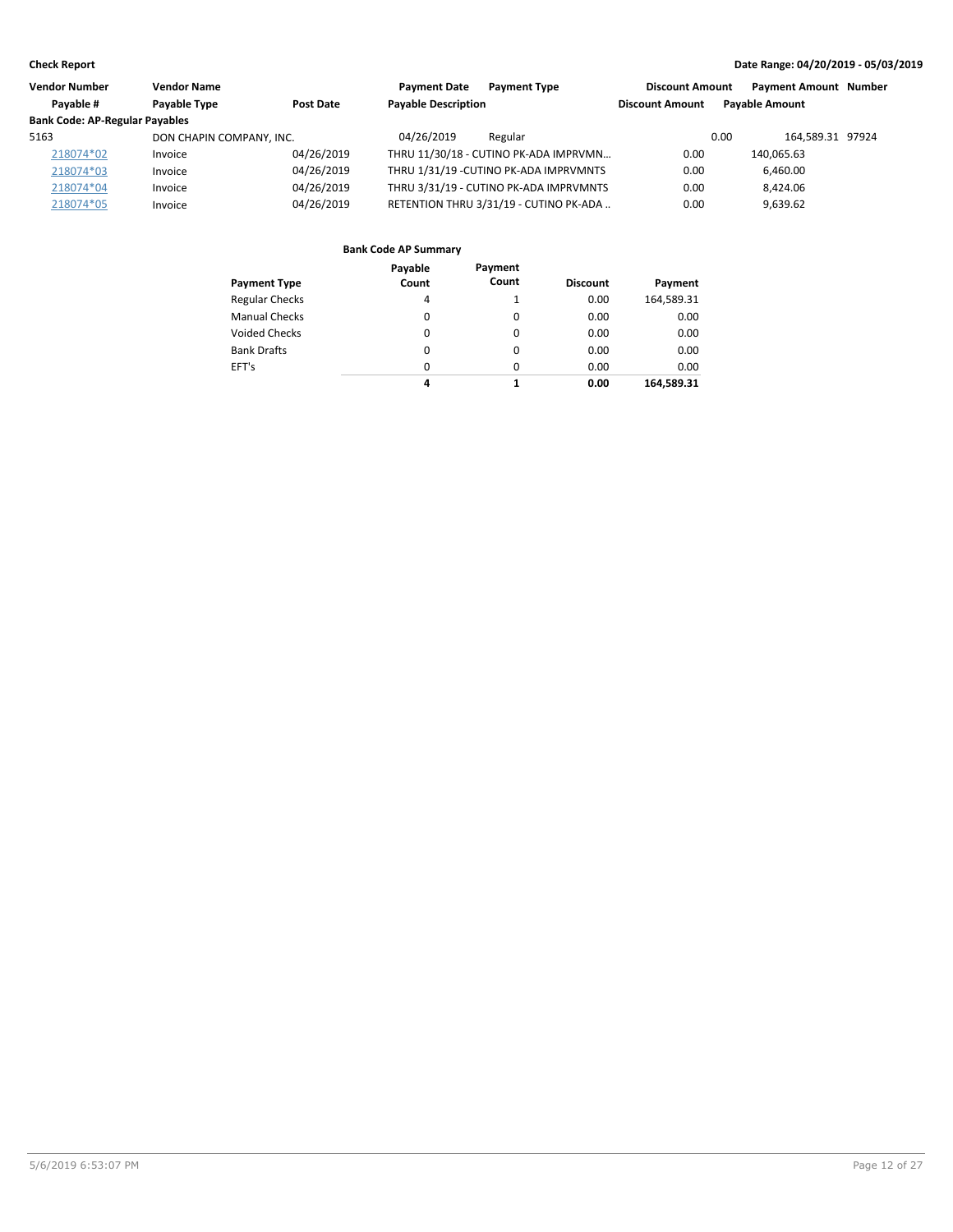| <b>Vendor Number</b>                  | <b>Vendor Name</b> |            | <b>Payment Date</b>        | <b>Payment Type</b> | <b>Discount Amount</b> |      | Payment Amount Number |                         |
|---------------------------------------|--------------------|------------|----------------------------|---------------------|------------------------|------|-----------------------|-------------------------|
| Pavable #                             | Payable Type       | Post Date  | <b>Payable Description</b> |                     | <b>Discount Amount</b> |      | <b>Pavable Amount</b> |                         |
| <b>Bank Code: PY-Payroll Payables</b> |                    |            |                            |                     |                        |      |                       |                         |
| 5264                                  | RABOBANK, N.A.     |            | 04/26/2019                 | <b>Bank Draft</b>   |                        | 0.00 |                       | 17.162.06 2709516346431 |
| <b>INV0003234</b>                     | Invoice            | 04/25/2019 | MEDICARE PAYABLE           |                     | 0.00                   |      | 17.162.06             |                         |
| 5264                                  | RABOBANK, N.A.     |            | 04/26/2019                 | <b>Bank Draft</b>   |                        | 0.00 |                       | 60.832.35 2709516346431 |
| <b>INV0003233</b>                     | Invoice            | 04/25/2019 | <b>FIT PAYABLE</b>         |                     | 0.00                   |      | 60,832.35             |                         |

|                       | Payable  | Payment                  |                 |           |
|-----------------------|----------|--------------------------|-----------------|-----------|
| <b>Payment Type</b>   | Count    | Count                    | <b>Discount</b> | Payment   |
| <b>Regular Checks</b> | 0        | 0                        | 0.00            | 0.00      |
| <b>Manual Checks</b>  | 0        | 0                        | 0.00            | 0.00      |
| <b>Voided Checks</b>  | 0        | $\Omega$                 | 0.00            | 0.00      |
| <b>Bank Drafts</b>    | 2        | 2                        | 0.00            | 77.994.41 |
| EFT's                 | $\Omega$ | $\Omega$                 | 0.00            | 0.00      |
|                       | 2        | $\overline{\phantom{a}}$ | 0.00            | 77.994.41 |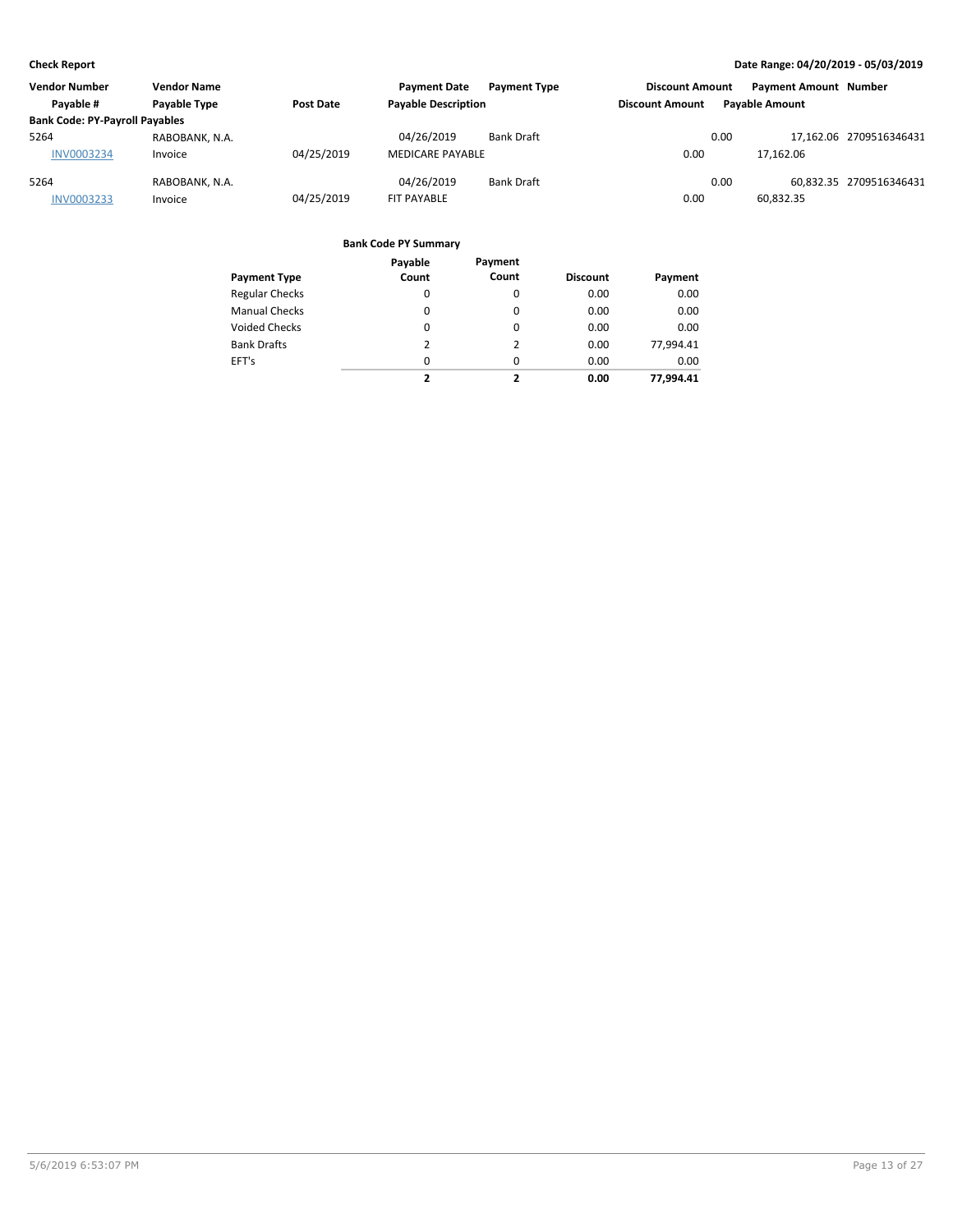| <b>Vendor Number</b>                  | <b>Vendor Name</b>  |            | <b>Payment Date</b><br><b>Payment Type</b> | <b>Discount Amount</b> | <b>Payment Amount Number</b> |  |
|---------------------------------------|---------------------|------------|--------------------------------------------|------------------------|------------------------------|--|
| Pavable #                             | <b>Pavable Type</b> | Post Date  | <b>Payable Description</b>                 | <b>Discount Amount</b> | <b>Pavable Amount</b>        |  |
| <b>Bank Code: AP-Regular Payables</b> |                     |            |                                            |                        |                              |  |
| 5282                                  | SQUARERIGGER, INC.  |            | 04/26/2019<br>Regular                      |                        | 0.00<br>1.094.00 97967       |  |
| 00015086                              | Invoice             | 04/26/2019 | ANNUAL MAINT AGREEMENT FOR SO.7 THR        | 0.00                   | 1.094.00                     |  |
| 5417                                  | <b>RENTAL DEPOT</b> |            | 04/26/2019<br>Regular                      |                        | 296.00 97962<br>0.00         |  |
| 263993-1                              | Invoice             | 04/26/2019 | (1) LIFT, SCISSOR 19' + DELIVERY           | 0.00                   | 296.00                       |  |

|                       | Payable                 | Payment                  |                 |          |
|-----------------------|-------------------------|--------------------------|-----------------|----------|
| <b>Payment Type</b>   | Count                   | Count                    | <b>Discount</b> | Payment  |
| <b>Regular Checks</b> | 2                       | 2                        | 0.00            | 1,390.00 |
| <b>Manual Checks</b>  | 0                       | 0                        | 0.00            | 0.00     |
| <b>Voided Checks</b>  | $\Omega$                | $\Omega$                 | 0.00            | 0.00     |
| <b>Bank Drafts</b>    | 0                       | $\Omega$                 | 0.00            | 0.00     |
| EFT's                 | $\Omega$                | $\Omega$                 | 0.00            | 0.00     |
|                       | $\overline{\mathbf{z}}$ | $\overline{\phantom{a}}$ | 0.00            | 1.390.00 |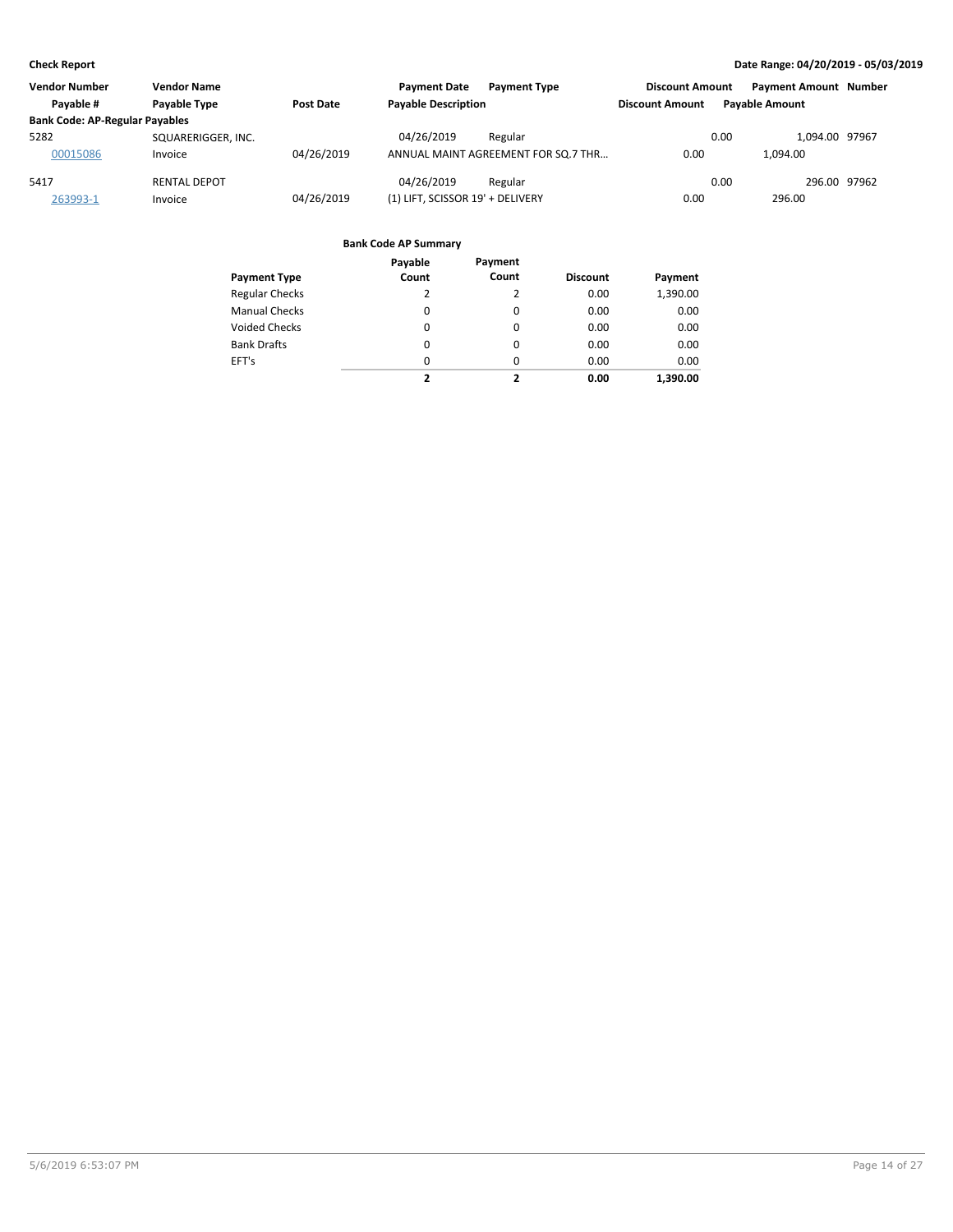| <b>Vendor Number</b>                  | <b>Vendor Name</b> |                  | <b>Payment Date</b>        | <b>Payment Type</b> | <b>Discount Amount</b> |                       | <b>Payment Amount Number</b> |                        |
|---------------------------------------|--------------------|------------------|----------------------------|---------------------|------------------------|-----------------------|------------------------------|------------------------|
| Payable #                             | Payable Type       | <b>Post Date</b> | <b>Payable Description</b> |                     | <b>Discount Amount</b> | <b>Payable Amount</b> |                              |                        |
| <b>Bank Code: PY-Payroll Payables</b> |                    |                  |                            |                     |                        |                       |                              |                        |
| 5476                                  | <b>GUARDIAN</b>    |                  | 04/25/2019                 | <b>Bank Draft</b>   |                        | 0.00                  |                              | 2.857.85 1556065729975 |
| <b>INV0003236</b>                     | Invoice            | 04/25/2019       | APRIL 2019 ADMIN FEES      |                     | 0.00                   |                       | 2,857.85                     |                        |
| 5539                                  | <b>AFLAC</b>       |                  | 05/02/2019                 | <b>Bank Draft</b>   |                        | 0.00                  |                              | 121.35 942300          |
| INV0003155                            | Invoice            | 04/11/2019       | AFLAC PRE-TAX PRODUCT      |                     | 0.00                   |                       | 121.35                       |                        |
| 5539                                  | <b>AFLAC</b>       |                  | 05/02/2019                 | <b>Bank Draft</b>   |                        | 0.00                  |                              | 121.37 942300          |
| INV0003214                            | Invoice            | 04/25/2019       | AFLAC PRE-TAX PRODUCT      |                     | 0.00                   |                       | 121.37                       |                        |
| 5539                                  | AFLAC              |                  | 05/02/2019                 | <b>Bank Draft</b>   |                        | 0.00                  |                              | 205.98 942300          |
| <b>INV0003215</b>                     | Invoice            | 04/25/2019       | AFLAC AFTER-TAX PRODUCT    |                     | 0.00                   |                       | 205.98                       |                        |
| 5539                                  | <b>AFLAC</b>       |                  | 05/02/2019                 | <b>Bank Draft</b>   |                        | 0.00                  |                              | 205.95 942300          |
| <b>INV0003156</b>                     | Invoice            | 04/11/2019       | AFLAC AFTER-TAX PRODUCT    |                     | 0.00                   |                       | 205.95                       |                        |

|                       | Payable | Payment  |                 |          |
|-----------------------|---------|----------|-----------------|----------|
| <b>Payment Type</b>   | Count   | Count    | <b>Discount</b> | Payment  |
| <b>Regular Checks</b> | 0       | 0        | 0.00            | 0.00     |
| <b>Manual Checks</b>  | 0       | 0        | 0.00            | 0.00     |
| <b>Voided Checks</b>  | 0       | 0        | 0.00            | 0.00     |
| <b>Bank Drafts</b>    | 5       | 5        | 0.00            | 3,512.50 |
| EFT's                 | 0       | $\Omega$ | 0.00            | 0.00     |
|                       | 5       | 5        | 0.00            | 3.512.50 |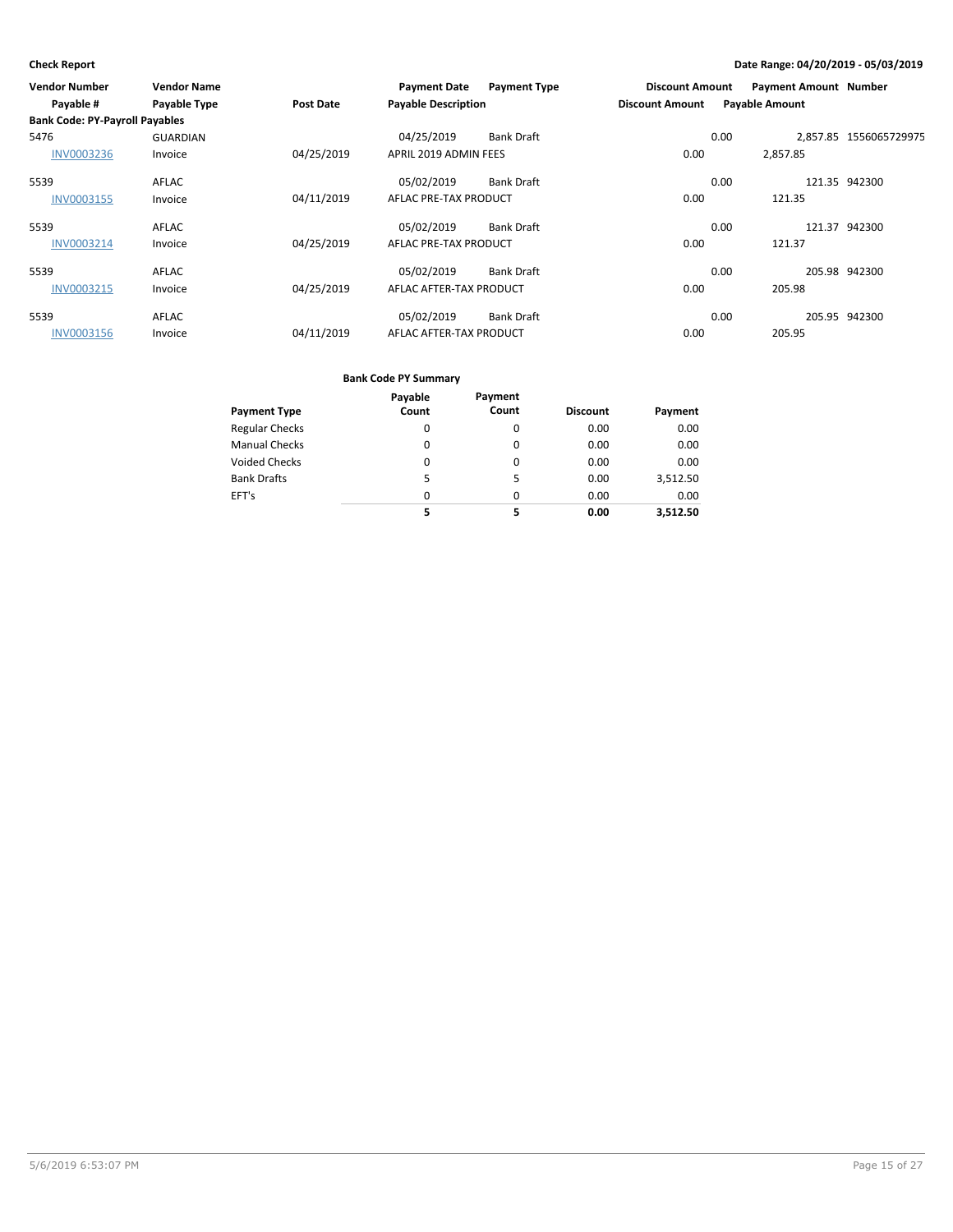| <b>Vendor Number</b>                  | <b>Vendor Name</b>              |                  | <b>Payment Date</b>                | <b>Payment Type</b>                     | <b>Discount Amount</b> | <b>Payment Amount Number</b> |              |
|---------------------------------------|---------------------------------|------------------|------------------------------------|-----------------------------------------|------------------------|------------------------------|--------------|
| Payable #                             | Payable Type                    | <b>Post Date</b> | <b>Payable Description</b>         |                                         | <b>Discount Amount</b> | <b>Payable Amount</b>        |              |
| <b>Bank Code: AP-Regular Payables</b> |                                 |                  |                                    |                                         |                        |                              |              |
| 5543                                  | <b>MONTEREY BAY URGENT</b>      |                  | 05/03/2019                         | Regular                                 |                        | 0.00                         | 444.00 98022 |
| 257301                                | Invoice                         | 05/03/2019       | POLICE DEPT                        |                                         | 0.00                   | 25.00                        |              |
| 257855                                | Invoice                         | 05/03/2019       | POLICE DEPT                        |                                         | 0.00                   | 147.00                       |              |
| 257856                                | Invoice                         | 05/03/2019       | POLICE DEPT                        |                                         | 0.00                   | 226.00                       |              |
| 257857                                | Invoice                         | 05/03/2019       | POLICE DEPT                        |                                         | 0.00                   | 21.00                        |              |
| 257860                                | Invoice                         | 05/03/2019       | POLICE DEPT                        |                                         | 0.00                   | 25.00                        |              |
|                                       |                                 |                  |                                    |                                         |                        |                              |              |
| 5582                                  | O'REILLY AUTO PARTS             |                  | 05/03/2019                         | Regular                                 |                        | 0.00<br>237.96 98028         |              |
| 3503-366002                           | Invoice                         | 05/03/2019       | (7) 1GAL MOTOR OIL                 |                                         | 0.00                   | 106.99                       |              |
| 3503-366003                           | Invoice                         | 05/03/2019       | (12) QT STABILIZER                 |                                         | 0.00                   | 130.97                       |              |
| 5753                                  | <b>HEIHACHIRO TAKARABE</b>      |                  | 05/03/2019                         | Regular                                 |                        | 0.00<br>320.88 98011         |              |
| <b>APR 2019</b>                       | Invoice                         | 05/03/2019       |                                    | APRIL 2019 - INSTRUCTOR PAY (TAI CHI)   | 0.00                   | 320.88                       |              |
| 5776                                  | <b>ALENA WAGREICH</b>           |                  | 05/03/2019                         | Regular                                 |                        | 0.00<br>442.96 97981         |              |
| <b>APR 2019</b>                       | Invoice                         | 05/03/2019       | APRIL 2019 - INSTRUCTOR PAY        |                                         | 0.00                   | 442.96                       |              |
| 5969                                  | <b>FASTENAL COMPANY</b>         |                  | 05/03/2019                         | Regular                                 |                        | 0.00<br>1,197.53 98003       |              |
| <b>CASEA92384</b>                     | Invoice                         | 05/03/2019       | (1) XL LIME HOOD SWTSHRT           |                                         | 0.00                   | 17.69                        |              |
| <b>CASEA92389</b>                     | Invoice                         | 05/03/2019       | MISC SUPPLIES FOR STREETS DEPT.    |                                         | 0.00                   | 180.16                       |              |
| <b>CASEA92399</b>                     | Invoice                         | 05/03/2019       | MISC SUPPLIES - POMA               |                                         | 0.00                   | 920.42                       |              |
| <b>CASEA92415</b>                     | Invoice                         | 05/03/2019       | $(1)$ SPAS 7/8                     |                                         | 0.00                   | 35.35                        |              |
| <b>CASEA92430</b>                     | Invoice                         | 05/03/2019       | (2) 208-24 UCF BEARING             |                                         | 0.00                   | 43.91                        |              |
|                                       |                                 |                  |                                    |                                         |                        |                              |              |
| 6017                                  | <b>AIRTEC SERVICE</b>           |                  | 04/26/2019                         | Regular                                 |                        | 0.00<br>5,128.12 97908       |              |
| 7396                                  | Invoice                         | 04/26/2019       |                                    | WORK ORDER #87740/SEASIDE FIRE DEPT R   | 0.00                   | 582.23                       |              |
| 7557                                  | Invoice                         | 04/26/2019       |                                    | WORK ODER #87971 / 440 HARCOURT AVE     | 0.00                   | 4,545.89                     |              |
| 6162                                  | KNORR SYSTEMS, INC.             |                  | 04/26/2019                         | Regular                                 |                        | 0.00<br>4,209.09 97938       |              |
| <b>PWSVI-4417</b>                     | Invoice                         | 04/26/2019       |                                    | BW SOLENOID CONTROLLER INSTALL-1148     | 0.00                   | 3,724.06                     |              |
| SI211131                              | Invoice                         | 04/26/2019       | (100) MURIATIC ACID - MINI BULK    |                                         | 0.00                   | 485.03                       |              |
| 6193                                  | <b>PURCHASE POWER</b>           |                  | 04/26/2019                         | Regular                                 |                        | 0.00<br>1,000.00 97959       |              |
| 34599076 MAR'19                       | Invoice                         | 04/26/2019       |                                    | PBP#8000-9000-1135-1503 3/28/19 REFILL  | 0.00                   | 1,000.00                     |              |
|                                       |                                 |                  |                                    |                                         |                        |                              |              |
| 6197                                  | U.S. BANK EQUIPMENT FINANCE     |                  | 04/26/2019                         | Regular                                 |                        | 0.00<br>518.00 97972         |              |
| 383014610                             | Invoice                         | 04/26/2019       | PD COPIERS - 440 HARCOURT AVE      |                                         | 0.00                   | 518.00                       |              |
| 6197                                  | U.S. BANK EQUIPMENT FINANCE     |                  | 05/03/2019                         | Regular                                 |                        | 0.00<br>463.58 98041         |              |
| 382661411                             | Invoice                         | 05/03/2019       | 986 HILBY AVE COPIER               |                                         | 0.00                   | 311.75                       |              |
| 383062403                             | Invoice                         | 05/03/2019       |                                    | ENGINEERING COPIER - SHARP MX-3070N     | 0.00                   | 151.83                       |              |
| 6224                                  | FRED D. HARDEE, JR.             |                  | 05/03/2019                         | Regular                                 |                        | 0.00<br>447.50 98007         |              |
| <b>SSPD 19-05</b>                     | Invoice                         | 05/03/2019       |                                    | BACKGROUND INVESTIGATIONS - SEASIDE P   | 0.00                   | 447.50                       |              |
| 6290                                  | BURKE, WILLIAMS & SORENSEN, LLP |                  | 04/26/2019                         | Regular                                 |                        | 0.00<br>165.00 97916         |              |
| 239452                                | Invoice                         | 04/26/2019       |                                    | MARCH 2019 - LABOR RELATIONS/EMPLYM     | 0.00                   | 165.00                       |              |
|                                       |                                 |                  |                                    |                                         |                        |                              |              |
| 6306                                  | <b>GAVILAN PEST CONTROL</b>     |                  | 04/26/2019                         | Regular                                 |                        | 0.00                         | 58.00 97931  |
| 0122646                               | Invoice                         | 04/26/2019       |                                    | 220 COE AVE - MONTHLY GENERAL PEST SVC  | 0.00                   | 58.00                        |              |
|                                       |                                 |                  |                                    |                                         |                        |                              |              |
| 6379                                  | MARINA COAST WATER DISTRICT     |                  | 04/26/2019                         | Regular                                 |                        | 0.00<br>1,904.02 97940       |              |
| <b>MAR '19 MISC</b>                   | Invoice                         | 04/26/2019       |                                    | MAR 2019 - MISC ACCTS (CITY OF SEASIDE) | 0.00                   | 1,904.02                     |              |
| 6440                                  | AXON ENTERPRISE, INC.           |                  | 04/26/2019                         | Regular                                 |                        | 0.00<br>59,115.60 97914      |              |
|                                       |                                 |                  |                                    |                                         |                        |                              |              |
| SI-1584442                            | Invoice                         | 04/26/2019       | POLICE BODY CAMS & TASERS (YEAR 2) |                                         | 0.00                   | 59,115.60                    |              |
| 6444                                  | STEPHANIE PENAMENTE             |                  | 04/26/2019                         | Regular                                 |                        | 0.00                         | 78.00 97969  |
| A6803145                              | Invoice                         | 04/26/2019       |                                    | REIMBURSEMENT FOR CLASS B LICENSE       | 0.00                   | 78.00                        |              |
|                                       |                                 |                  |                                    |                                         |                        |                              |              |
| 6602                                  | <b>NANCY MELTON</b>             |                  | 05/03/2019                         | Regular                                 |                        | 0.00<br>138.60 98027         |              |
| <b>APR 2019</b>                       | Invoice                         | 05/03/2019       |                                    | APRIL 2019 - INSTRUCTOR PAY (GENTLE YO  | 0.00                   | 138.60                       |              |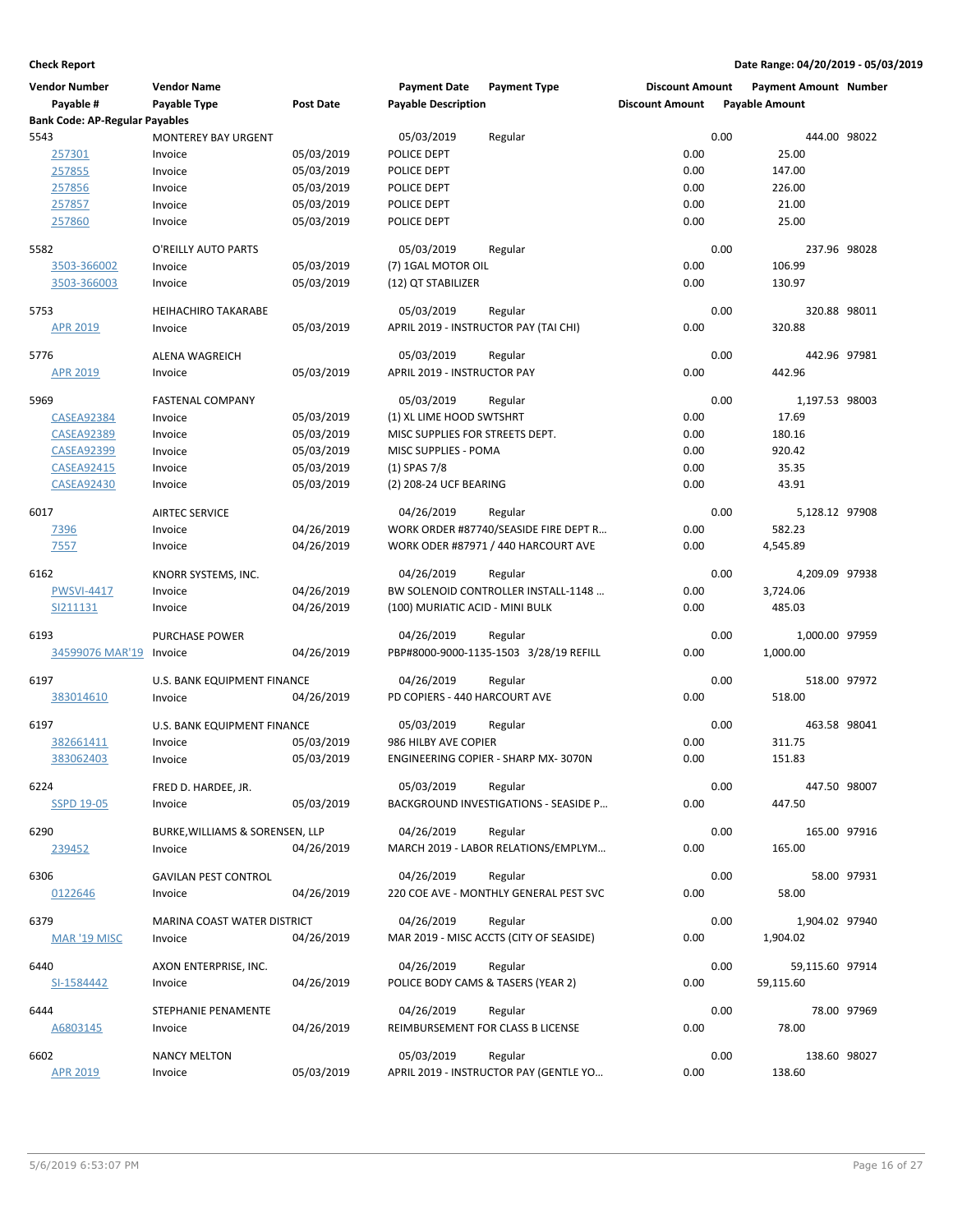| <b>Vendor Number</b>        | <b>Vendor Name</b>                 |                  | <b>Payment Date</b>               | <b>Payment Type</b>                      | <b>Discount Amount</b> | <b>Payment Amount Number</b> |              |
|-----------------------------|------------------------------------|------------------|-----------------------------------|------------------------------------------|------------------------|------------------------------|--------------|
| Payable #                   | Payable Type                       | <b>Post Date</b> | <b>Payable Description</b>        |                                          | <b>Discount Amount</b> | <b>Payable Amount</b>        |              |
| 6664                        | <b>CULLIGAN WATER CONDITIONING</b> |                  | 05/03/2019                        | Regular                                  |                        | 0.00                         | 284.00 97997 |
| 1155519                     | Invoice                            | 05/03/2019       | MAY 2019 - POU RENTAL LOC 01 - 04 |                                          | 0.00                   | 284.00                       |              |
| 6671                        | <b>VERIZON WIRELESS</b>            |                  | 04/26/2019                        | Regular                                  |                        | 0.00                         | 38.01 97975  |
| 9826847037                  | Invoice                            | 04/26/2019       |                                   | ACCT #772515511-00004; 3/23/19 BILL DATE | 0.00                   | 38.01                        |              |
| 6747                        | <b>AT&amp;T MOBILITY</b>           |                  | 04/26/2019                        | Regular                                  |                        | 2,362.80 97913<br>0.00       |              |
| $03/09/18 - 04/08/$ Invoice |                                    | 04/26/2019       |                                   | ACCT #287272498122/INV #287272498122     | 0.00                   | 558.20                       |              |
| 03/09/19-04/08/19 Invoice   |                                    | 04/26/2019       |                                   | ACCT #287021335618/INV #287021335618X    | 0.00                   | 640.69                       |              |
| $3/9/19 - 4/8/19$           | Invoice                            | 04/26/2019       |                                   | ACCT #287256319516/INV #287256319516X    | 0.00                   | 1,163.91                     |              |
| 6966                        | HOLIDAYGOO, INC.                   |                  | 04/26/2019                        | Regular                                  |                        | 0.00                         | 118.50 97936 |
| 17977                       | Invoice                            | 04/26/2019       |                                   | (1 PK) 1-PC CANDY FILLED PLASTIC EGGS    | 0.00                   | 118.50                       |              |
| 7044                        | CSG CONSULTANTS, INC.              |                  | 04/26/2019                        | Regular                                  |                        | 0.00<br>3.420.00 97922       |              |
| 24045                       | Invoice                            | 04/26/2019       |                                   | 2/23/19 - 3/29/19 SERVICE FOR MICHAEL S  | 0.00                   | 3,420.00                     |              |

|                       | Payable | Payment |                 |           |
|-----------------------|---------|---------|-----------------|-----------|
| <b>Payment Type</b>   | Count   | Count   | <b>Discount</b> | Payment   |
| <b>Regular Checks</b> | 36      | 22      | 0.00            | 82,092.15 |
| <b>Manual Checks</b>  | 0       | 0       | 0.00            | 0.00      |
| <b>Voided Checks</b>  | 0       | 0       | 0.00            | 0.00      |
| <b>Bank Drafts</b>    | 0       | 0       | 0.00            | 0.00      |
| EFT's                 | 0       | 0       | 0.00            | 0.00      |
|                       | 36      | 22      | 0.00            | 82.092.15 |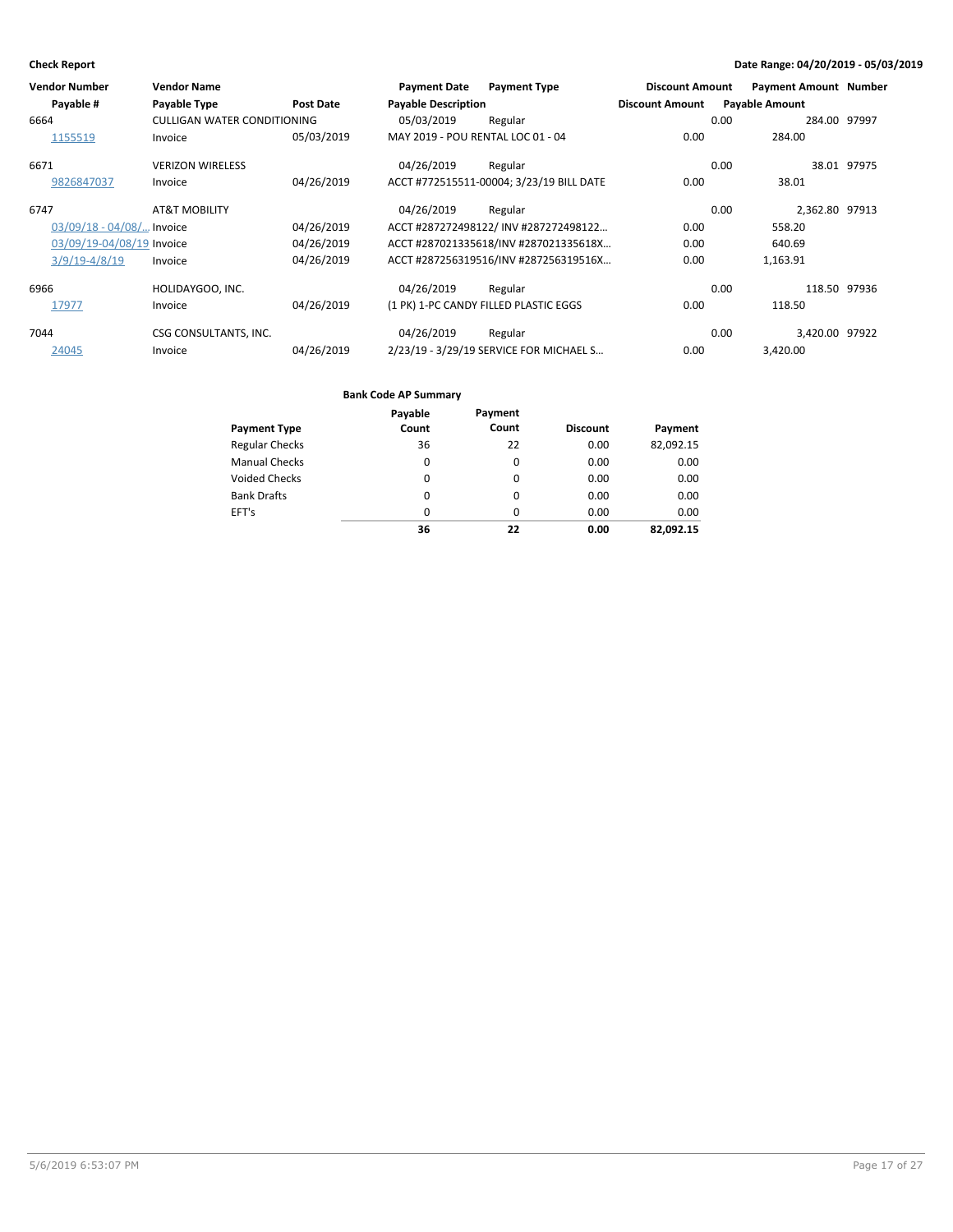| Vendor Number                         | <b>Vendor Name</b>       |            | <b>Payment Date</b>        | <b>Payment Type</b> | <b>Discount Amount</b> | <b>Payment Amount Number</b> |             |
|---------------------------------------|--------------------------|------------|----------------------------|---------------------|------------------------|------------------------------|-------------|
| Pavable #                             | Payable Type             | Post Date  | <b>Payable Description</b> |                     | <b>Discount Amount</b> | <b>Pavable Amount</b>        |             |
| <b>Bank Code: PY-Payroll Payables</b> |                          |            |                            |                     |                        |                              |             |
| 7088                                  | <b>FITNESS EVOLUTION</b> |            | 04/25/2019                 | Regular             |                        | 0.00                         | 45.00 18906 |
| INV0003151                            | Invoice                  | 04/11/2019 | <b>GYM MEMBERSHIP</b>      |                     | 0.00                   | 45.00                        |             |

|                       | Payable  | Payment  |                 |         |
|-----------------------|----------|----------|-----------------|---------|
| <b>Payment Type</b>   | Count    | Count    | <b>Discount</b> | Payment |
| <b>Regular Checks</b> | 1        | 1        | 0.00            | 45.00   |
| <b>Manual Checks</b>  | 0        | 0        | 0.00            | 0.00    |
| <b>Voided Checks</b>  | 0        | 0        | 0.00            | 0.00    |
| <b>Bank Drafts</b>    | $\Omega$ | 0        | 0.00            | 0.00    |
| EFT's                 | $\Omega$ | $\Omega$ | 0.00            | 0.00    |
|                       | 1        | 1        | 0.00            | 45.00   |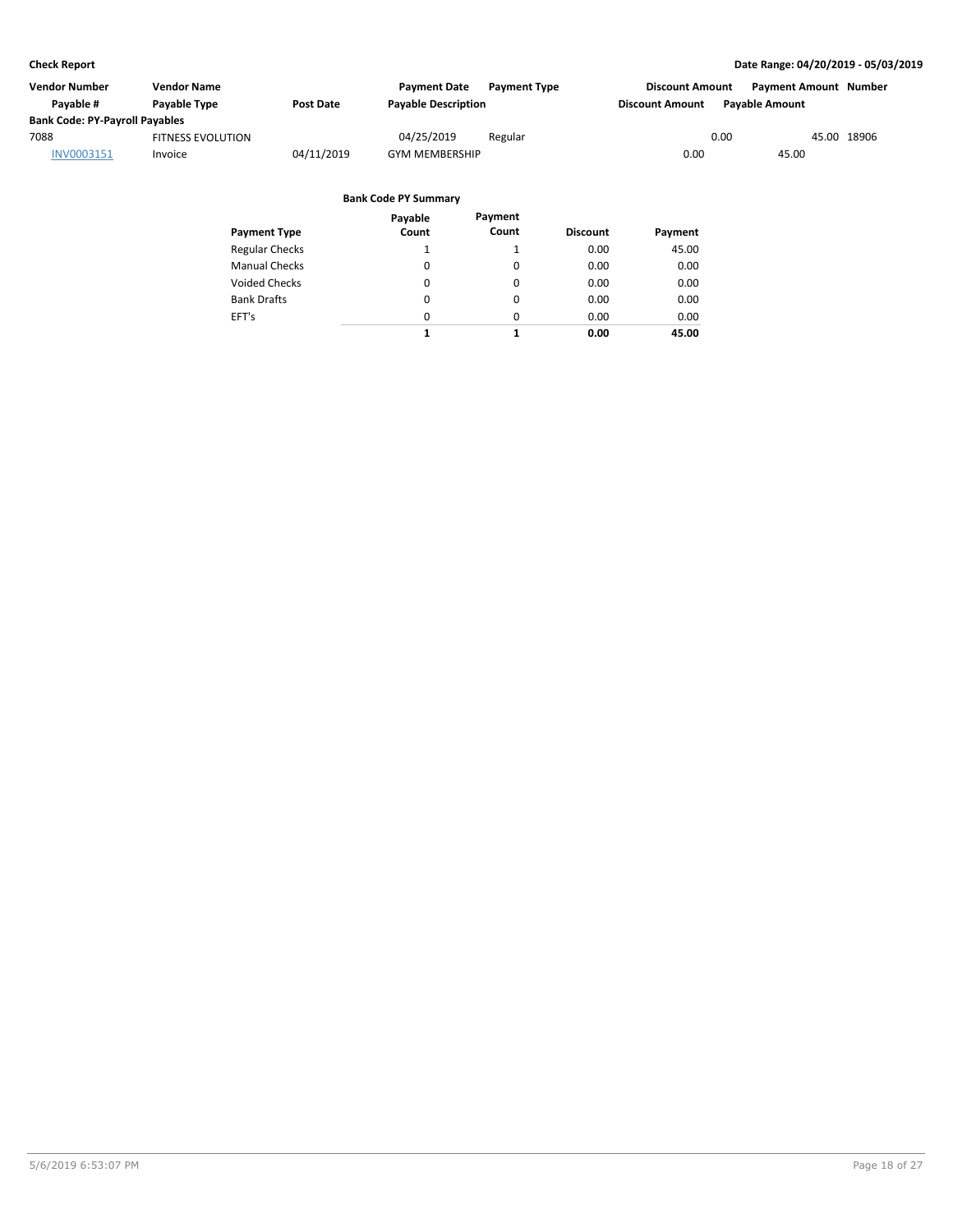| <b>Vendor Number</b>                  | <b>Vendor Name</b>  |                  | <b>Payment Date</b><br><b>Payment Type</b> | <b>Discount Amount</b> | <b>Payment Amount Number</b> |
|---------------------------------------|---------------------|------------------|--------------------------------------------|------------------------|------------------------------|
| Pavable #                             | <b>Pavable Type</b> | <b>Post Date</b> | <b>Payable Description</b>                 | <b>Discount Amount</b> | <b>Pavable Amount</b>        |
| <b>Bank Code: AP-Regular Payables</b> |                     |                  |                                            |                        |                              |
| 7112                                  | <b>ART BLACK</b>    |                  | 05/03/2019<br>Regular                      | 0.00                   | 415.00 97985                 |
| 119158                                | Invoice             | 05/03/2019       | JOB #119158 - URBAN LEAF 680 BROADWAY      | 0.00                   | 415.00                       |

| <b>Payment Type</b>   | Payable<br>Count | Payment<br>Count | <b>Discount</b> | Payment |
|-----------------------|------------------|------------------|-----------------|---------|
| <b>Regular Checks</b> | 1                |                  | 0.00            | 415.00  |
| <b>Manual Checks</b>  | 0                | 0                | 0.00            | 0.00    |
| <b>Voided Checks</b>  | 0                | 0                | 0.00            | 0.00    |
| <b>Bank Drafts</b>    | 0                | 0                | 0.00            | 0.00    |
| EFT's                 | $\Omega$         | $\Omega$         | 0.00            | 0.00    |
|                       | 1                | 1                | 0.00            | 415.00  |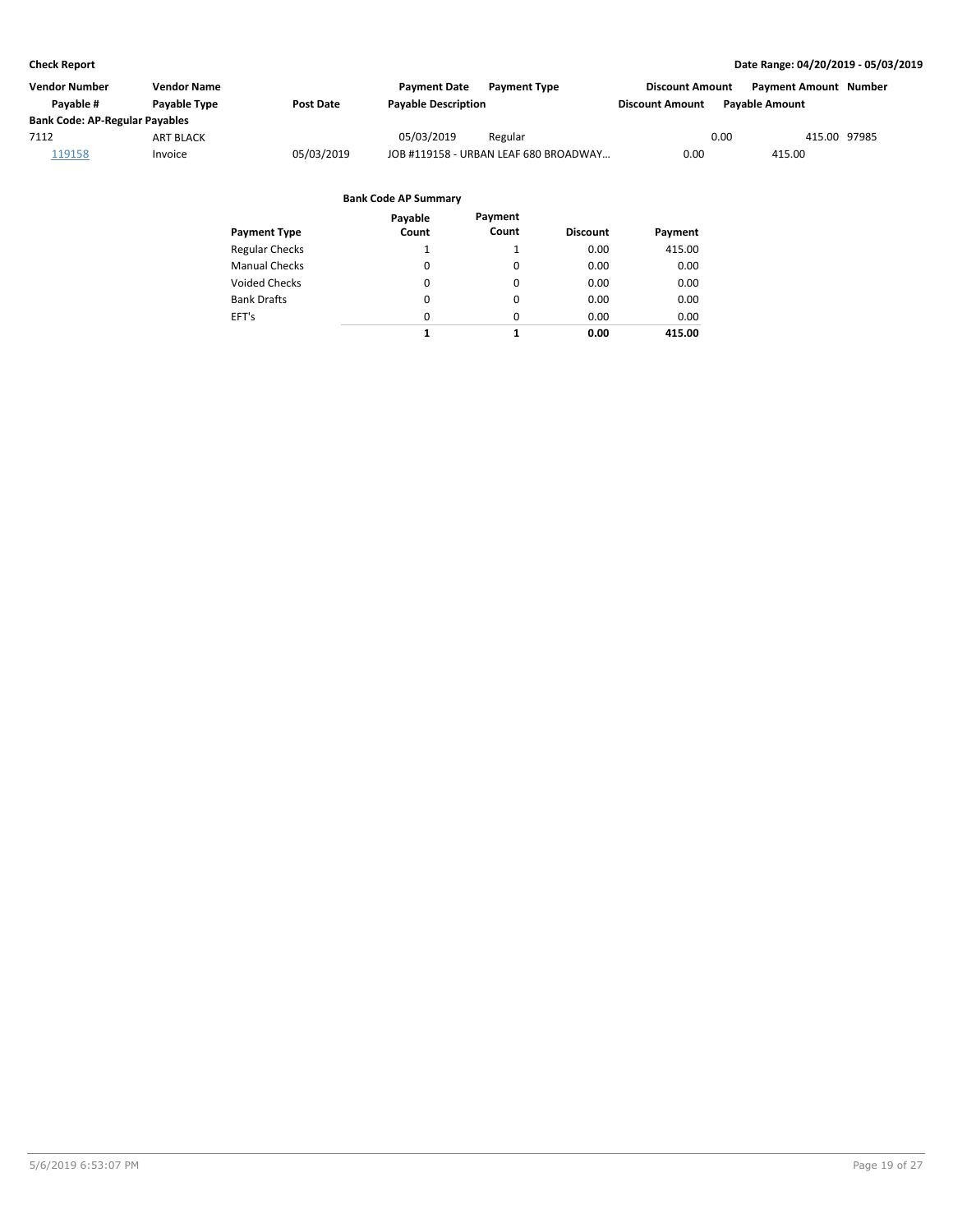| <b>Vendor Number</b>                  | <b>Vendor Name</b>                  |                  | <b>Payment Date</b>              | <b>Payment Type</b> | <b>Discount Amount</b> | <b>Payment Amount Number</b> |                      |
|---------------------------------------|-------------------------------------|------------------|----------------------------------|---------------------|------------------------|------------------------------|----------------------|
| Payable #                             | Payable Type                        | <b>Post Date</b> | <b>Payable Description</b>       |                     | <b>Discount Amount</b> | <b>Payable Amount</b>        |                      |
| <b>Bank Code: PY-Payroll Payables</b> |                                     |                  |                                  |                     |                        |                              |                      |
| 7124                                  | U.S. BANK N.A. - PARS ARS 457 & SRP |                  | 04/25/2019                       | <b>Bank Draft</b>   |                        | 0.00                         | 4,535.26 DFT0001755  |
| <b>INV0003201</b>                     | Invoice                             | 04/25/2019       | PARS 6746022500                  |                     | 0.00                   | 4,535.26                     |                      |
| 7124                                  | U.S. BANK N.A. - PARS ARS 457 & SRP |                  | 04/25/2019                       | <b>Bank Draft</b>   |                        | 0.00<br>-860.30              | DFT0001755           |
| CM0000196                             | Credit Memo                         | 04/25/2019       | JAN 2019 EXCESS REMAINING CREDIT |                     | 0.00                   | $-860.30$                    |                      |
| 7124                                  | U.S. BANK N.A. - PARS ARS 457 & SRP |                  | 04/25/2019                       | <b>Bank Draft</b>   |                        | $-3.100.00$<br>0.00          | DFT0001755           |
| CM0000197                             | Credit Memo                         | 04/25/2019       | FEB 2019 EXCESS CREDIT           |                     | 0.00                   | $-3,100.00$                  |                      |
| 7124                                  | U.S. BANK N.A. - PARS ARS 457 & SRP |                  | 04/25/2019                       | <b>Bank Draft</b>   |                        | 0.00                         | -3,100.00 DFT0001755 |
| CM0000198                             | Credit Memo                         | 04/25/2019       | MAR 2019 EXCESS CREDIT           |                     | 0.00                   | $-3,100.00$                  |                      |
| 7124                                  | U.S. BANK N.A. - PARS ARS 457 & SRP |                  | 04/25/2019                       | <b>Bank Draft</b>   |                        | 0.00                         | -1,829.95 DFT0001755 |
| CM0000199                             | Credit Memo                         | 04/25/2019       | APR 2019 EXCESS PARTIAL CREDIT   |                     | 0.00                   | $-1,829.95$                  |                      |
| 7124                                  | U.S. BANK N.A. - PARS ARS 457 & SRP |                  | 04/25/2019                       | <b>Bank Draft</b>   |                        | 0.00<br>4,354.99             | DFT0001755           |
| <b>INV0003139</b>                     | Invoice                             | 04/11/2019       | PARS 6746022500                  |                     | 0.00                   | 4,354.99                     |                      |

|                       | Payable | Payment |                 |         |
|-----------------------|---------|---------|-----------------|---------|
| <b>Payment Type</b>   | Count   | Count   | <b>Discount</b> | Payment |
| <b>Regular Checks</b> | 0       | 0       | 0.00            | 0.00    |
| <b>Manual Checks</b>  | 0       | 0       | 0.00            | 0.00    |
| <b>Voided Checks</b>  | 0       | 0       | 0.00            | 0.00    |
| <b>Bank Drafts</b>    | 6       | 6       | 0.00            | 0.00    |
| EFT's                 | 0       | 0       | 0.00            | 0.00    |
|                       | 6       | 6       | 0.00            | 0.00    |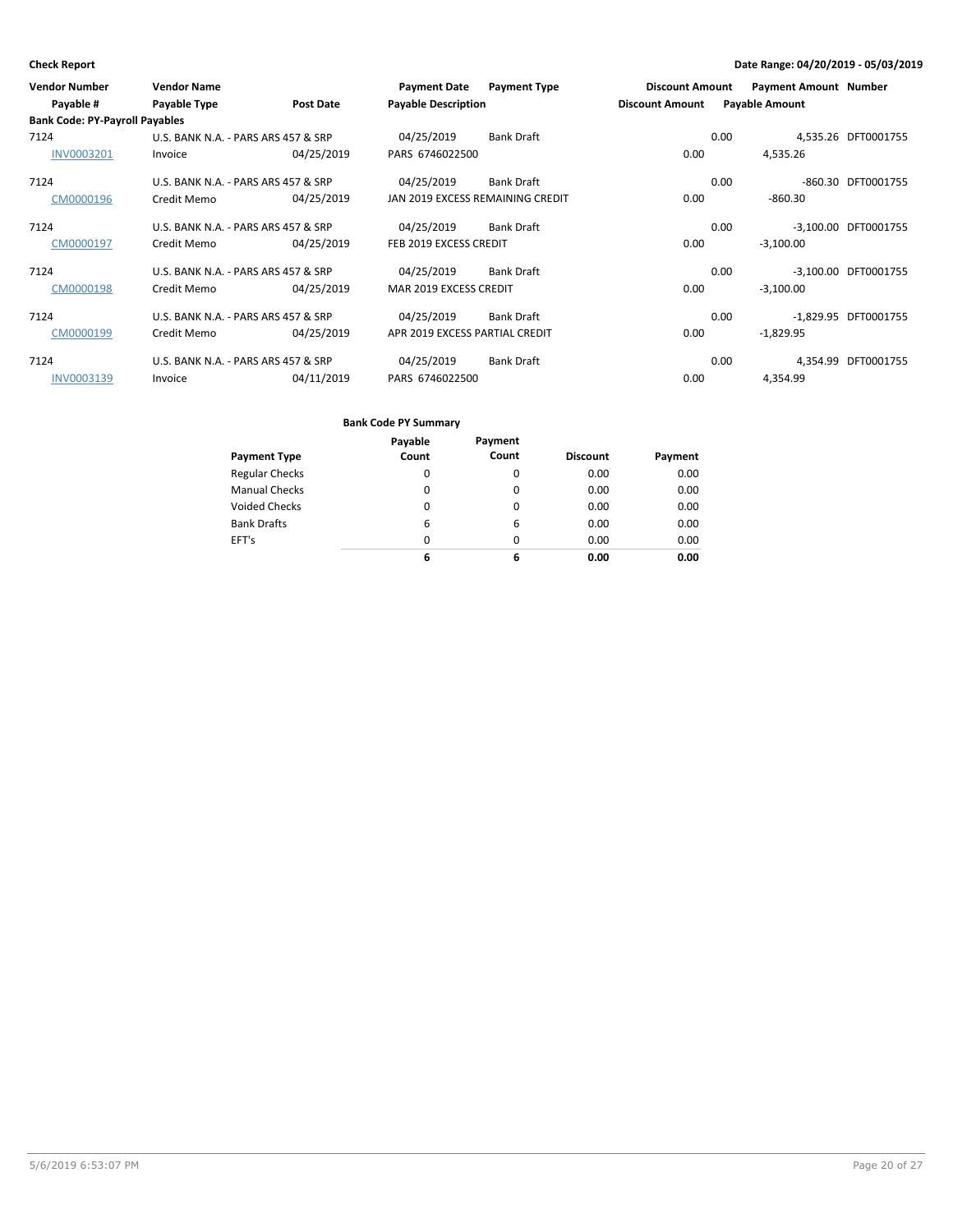| <b>Check Report</b>                   |                                 |                  |                                    |                                         |                        |      | Date Range: 04/20/2019 - 05/03/2019 |  |
|---------------------------------------|---------------------------------|------------------|------------------------------------|-----------------------------------------|------------------------|------|-------------------------------------|--|
| <b>Vendor Number</b>                  | <b>Vendor Name</b>              |                  | <b>Payment Date</b>                | <b>Payment Type</b>                     | <b>Discount Amount</b> |      | <b>Payment Amount Number</b>        |  |
| Payable #                             | Payable Type                    | <b>Post Date</b> | <b>Payable Description</b>         |                                         | <b>Discount Amount</b> |      | <b>Payable Amount</b>               |  |
| <b>Bank Code: AP-Regular Payables</b> |                                 |                  |                                    |                                         |                        |      |                                     |  |
| 7135                                  | MONTEREY SANITARY SUPPLY, INC.  |                  | 04/26/2019                         | Regular                                 |                        | 0.00 | 144.83 97949                        |  |
| 12146                                 | Invoice                         | 04/26/2019       | MONTHLY MED WASTE SVC - 4/17/19    |                                         | 0.00                   |      | 144.83                              |  |
| 7173                                  | CORIX WATER PRODUCTS (US) INC.  |                  | 04/26/2019                         | Regular                                 |                        | 0.00 | 993.93 97921                        |  |
| 17913007485                           | Invoice                         | 04/26/2019       |                                    | CYN DEL REY JOB / ORDER #17912007818    | 0.00                   |      | 187.47                              |  |
| 17913007486                           | Invoice                         | 04/26/2019       |                                    | CYN DEL REY JOB / ORDER #17912007651    | 0.00                   |      | 341.04                              |  |
| 17913007992                           | Invoice                         | 04/26/2019       |                                    | MISC SUPPLIES / ORDER #17912008541      | 0.00                   |      | 376.38                              |  |
| 17913007993                           | Invoice                         | 04/26/2019       |                                    | 8" FITTING REPLACE / ORDER #17912008563 | 0.00                   |      | 89.04                               |  |
| 7266                                  | E2 CONSULTING ENGINEERS, INC    |                  | 04/26/2019                         | Regular                                 |                        | 0.00 | 6,022.50 97925                      |  |
| WW-SEA-2307-026 Invoice               |                                 | 04/26/2019       | 2/25/19-3/29/19 LIFT STATION UPGRD |                                         | 0.00                   |      | 6,022.50                            |  |
| 7324                                  | BEAR ELECTRICAL SOLUTIONS, INC. |                  | 04/26/2019                         | Regular                                 |                        | 0.00 | 6,836.00 97915                      |  |
| 7888                                  | Invoice                         | 04/26/2019       |                                    | MARCH 2019 - ROUTINE TRAFFIC SIGNL MAI  | 0.00                   |      | 1,785.00                            |  |
| 7889                                  | Invoice                         | 04/26/2019       |                                    | MARCH 2019 - ROUTINE TRAFFIC SIGNL *O   | 0.00                   |      | 190.00                              |  |
| 7988                                  | Invoice                         | 04/26/2019       |                                    | MARCH 2019 - RESPONSE TRAFFIC SIGNL MA  | 0.00                   |      | 4,321.00                            |  |
| 7989                                  | Invoice                         | 04/26/2019       |                                    | MARCH 2019 - RESPONSE TRAFFIC SIGNL *   | 0.00                   |      | 540.00                              |  |
| 7357                                  | SCOTT'S PPE RECON, INC.         |                  | 05/03/2019                         | Regular                                 |                        | 0.00 | 2,057.38 98034                      |  |
| 35039                                 | Invoice                         | 05/03/2019       |                                    | APRIL 2019 - BLG FOR REPAIRS/TURNOUT IN | 0.00                   |      | 2,057.38                            |  |
| 7358                                  | EAN SERVICES, LLC               |                  | 05/03/2019                         | Regular                                 |                        | 0.00 | 286.88 98001                        |  |
| 60035119341                           | Invoice                         | 05/03/2019       | RENTAL AGREEMENT #943004687        |                                         | 0.00                   |      | 202.05                              |  |
| 800032056453                          | Invoice                         | 05/03/2019       | RENTAL AGREEMENT #5JW4YZ           |                                         | 0.00                   |      | 84.83                               |  |

|                       | Payable  | Payment  |                 |           |
|-----------------------|----------|----------|-----------------|-----------|
| <b>Payment Type</b>   | Count    | Count    | <b>Discount</b> | Payment   |
| <b>Regular Checks</b> | 13       | 6        | 0.00            | 16,341.52 |
| <b>Manual Checks</b>  | 0        | 0        | 0.00            | 0.00      |
| <b>Voided Checks</b>  | 0        | 0        | 0.00            | 0.00      |
| <b>Bank Drafts</b>    | $\Omega$ | $\Omega$ | 0.00            | 0.00      |
| EFT's                 | $\Omega$ | $\Omega$ | 0.00            | 0.00      |
|                       | 13       | 6        | 0.00            | 16.341.52 |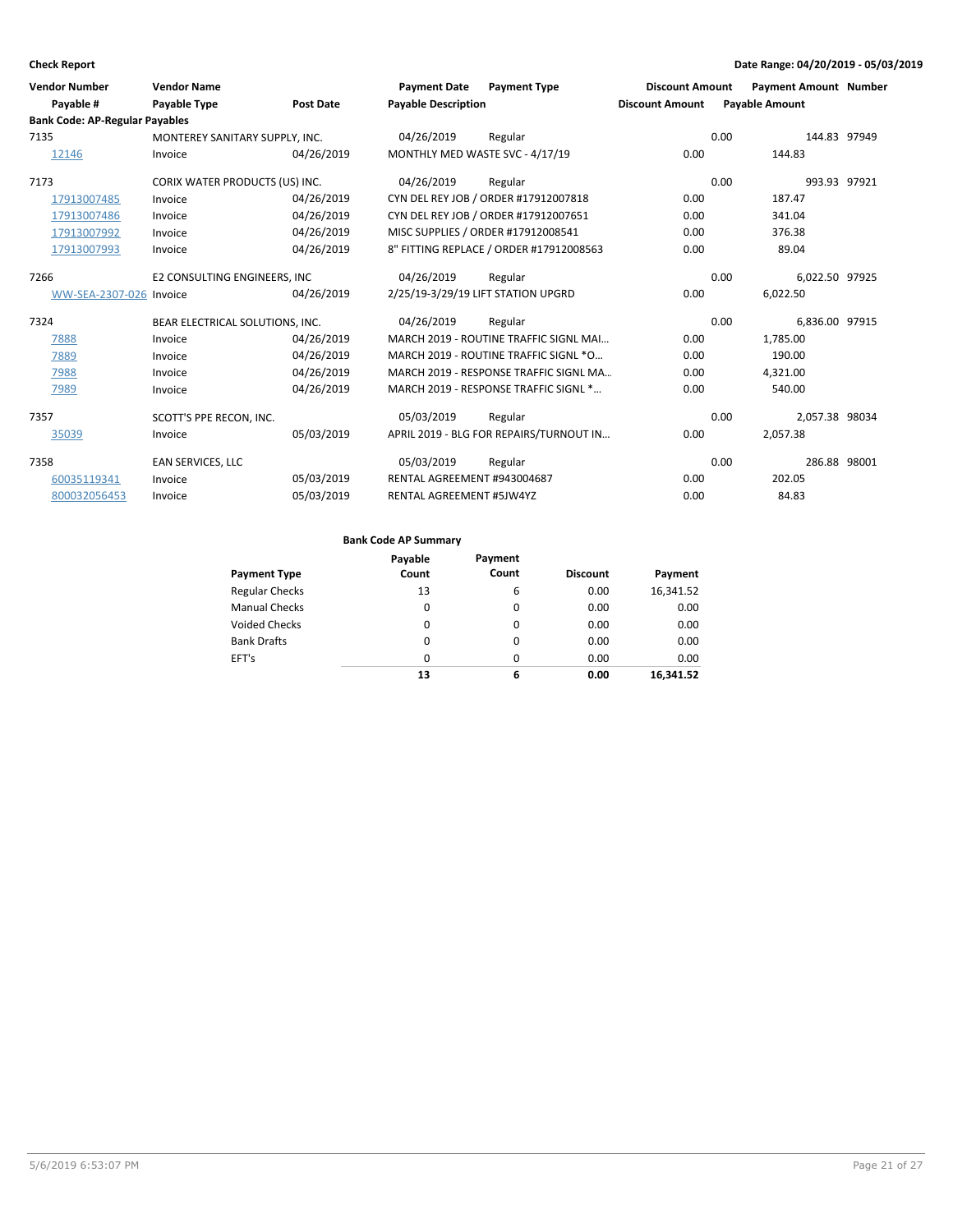| <b>Vendor Number</b>                  | <b>Vendor Name</b> |            | <b>Payment Date</b><br><b>Payment Type</b> | <b>Discount Amount</b> | <b>Payment Amount Number</b> |  |
|---------------------------------------|--------------------|------------|--------------------------------------------|------------------------|------------------------------|--|
| Pavable #                             | Payable Type       | Post Date  | <b>Payable Description</b>                 | <b>Discount Amount</b> | <b>Pavable Amount</b>        |  |
| <b>Bank Code: PY-Payroll Payables</b> |                    |            |                                            |                        |                              |  |
| 7370                                  | UPEC, LOCAL 792    |            | 04/25/2019<br>Regular                      | 0.00                   | 3.325.00 18908               |  |
| <b>INV0003063</b>                     | Invoice            | 03/14/2019 | LIUNA/UNION DUES                           | 0.00                   | 831.25                       |  |
| <b>INV0003106</b>                     | Invoice            | 03/28/2019 | LIUNA/UNION DUES                           | 0.00                   | 831.25                       |  |
| INV0003147                            | Invoice            | 04/11/2019 | LIUNA/UNION DUES                           | 0.00                   | 831.25                       |  |
| <b>INV0003209</b>                     | Invoice            | 04/25/2019 | LIUNA/UNION DUES                           | 0.00                   | 831.25                       |  |
|                                       |                    |            |                                            |                        |                              |  |

|                       | Payable | Payment |                 |          |
|-----------------------|---------|---------|-----------------|----------|
| <b>Payment Type</b>   | Count   | Count   | <b>Discount</b> | Payment  |
| <b>Regular Checks</b> | 4       |         | 0.00            | 3,325.00 |
| <b>Manual Checks</b>  | 0       | 0       | 0.00            | 0.00     |
| <b>Voided Checks</b>  | 0       | 0       | 0.00            | 0.00     |
| <b>Bank Drafts</b>    | 0       | 0       | 0.00            | 0.00     |
| EFT's                 | 0       | 0       | 0.00            | 0.00     |
|                       | 4       | 1       | 0.00            | 3.325.00 |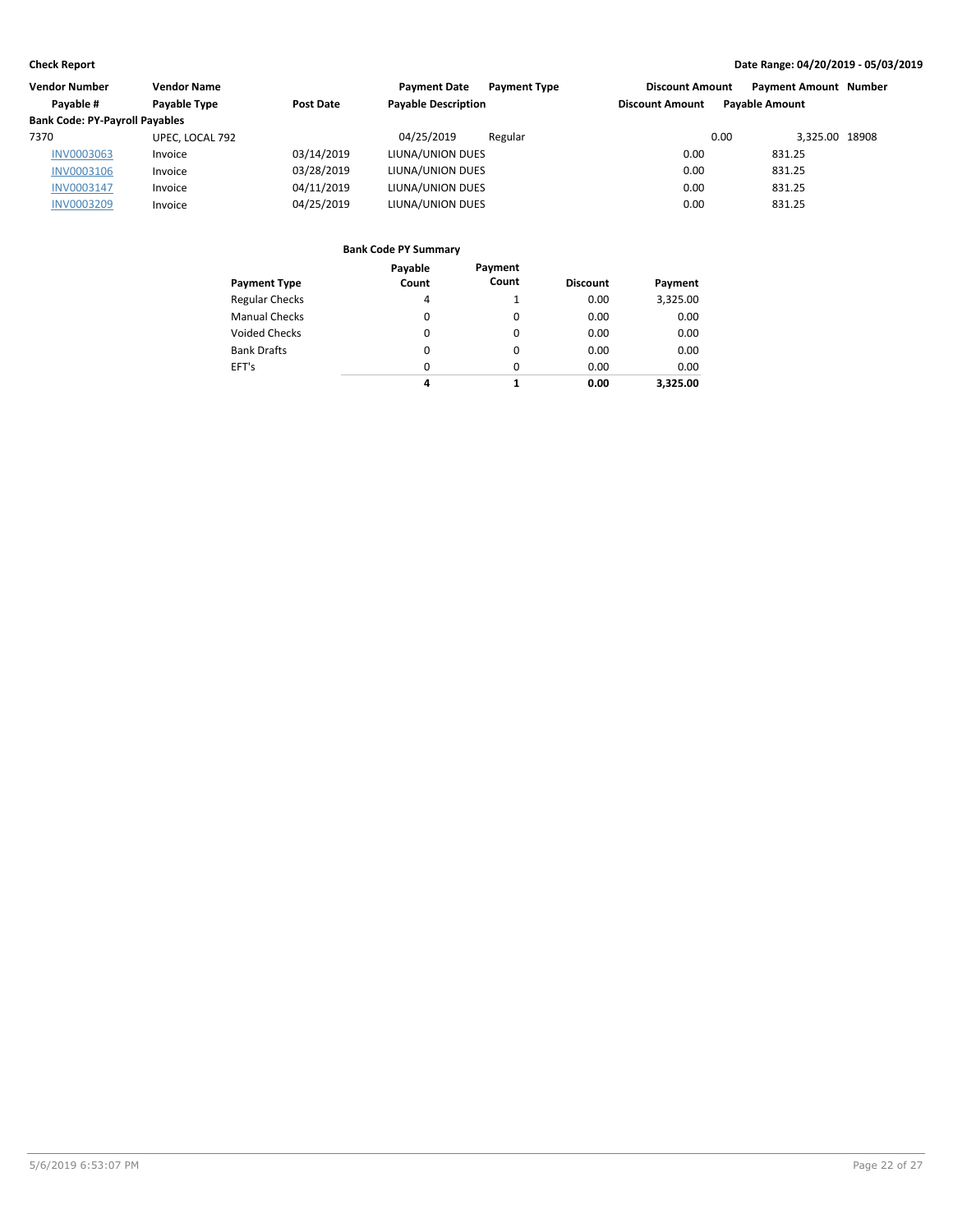| <b>Vendor Number</b>                  | <b>Vendor Name</b>      |                  | <b>Payment Date</b>                | <b>Payment Type</b>                     | <b>Discount Amount</b> | <b>Payment Amount Number</b> |              |
|---------------------------------------|-------------------------|------------------|------------------------------------|-----------------------------------------|------------------------|------------------------------|--------------|
| Payable #                             | Payable Type            | <b>Post Date</b> | <b>Payable Description</b>         |                                         | <b>Discount Amount</b> | <b>Payable Amount</b>        |              |
| <b>Bank Code: AP-Regular Payables</b> |                         |                  |                                    |                                         |                        |                              |              |
| 7605                                  | GREEN RUBBER-KENNEDY AG |                  | 05/03/2019                         | Regular                                 |                        | 0.00                         | 184.08 98009 |
| S-625869                              | Invoice                 | 05/03/2019       | NOZZLES, ELBOWS, TAPE, GLASSES     |                                         | 0.00                   | 184.08                       |              |
| 7644                                  | <b>COMCAST BUSINESS</b> |                  | 04/26/2019                         | Regular                                 |                        | 4,609.13 97919<br>0.00       |              |
| 79525832                              | Invoice                 | 04/26/2019       | ACCT #939827683; 4/15/19 BILL DATE |                                         | 0.00                   | 4,609.13                     |              |
| 7924                                  | ROSA JONG               |                  | 05/03/2019                         | Regular                                 |                        | 0.00                         | 90.30 98032  |
| <b>APR 2019</b>                       | Invoice                 | 05/03/2019       |                                    | APRIL 2019 - INSTRUCTOR PAY (ZUMBA FITN | 0.00                   | 90.30                        |              |

|                       | Payable  | Payment  |                 |          |
|-----------------------|----------|----------|-----------------|----------|
| <b>Payment Type</b>   | Count    | Count    | <b>Discount</b> | Payment  |
| <b>Regular Checks</b> | 3        | 3        | 0.00            | 4,883.51 |
| <b>Manual Checks</b>  | 0        | 0        | 0.00            | 0.00     |
| <b>Voided Checks</b>  | $\Omega$ | 0        | 0.00            | 0.00     |
| <b>Bank Drafts</b>    | 0        | 0        | 0.00            | 0.00     |
| EFT's                 | $\Omega$ | $\Omega$ | 0.00            | 0.00     |
|                       | 3        | 3        | 0.00            | 4,883.51 |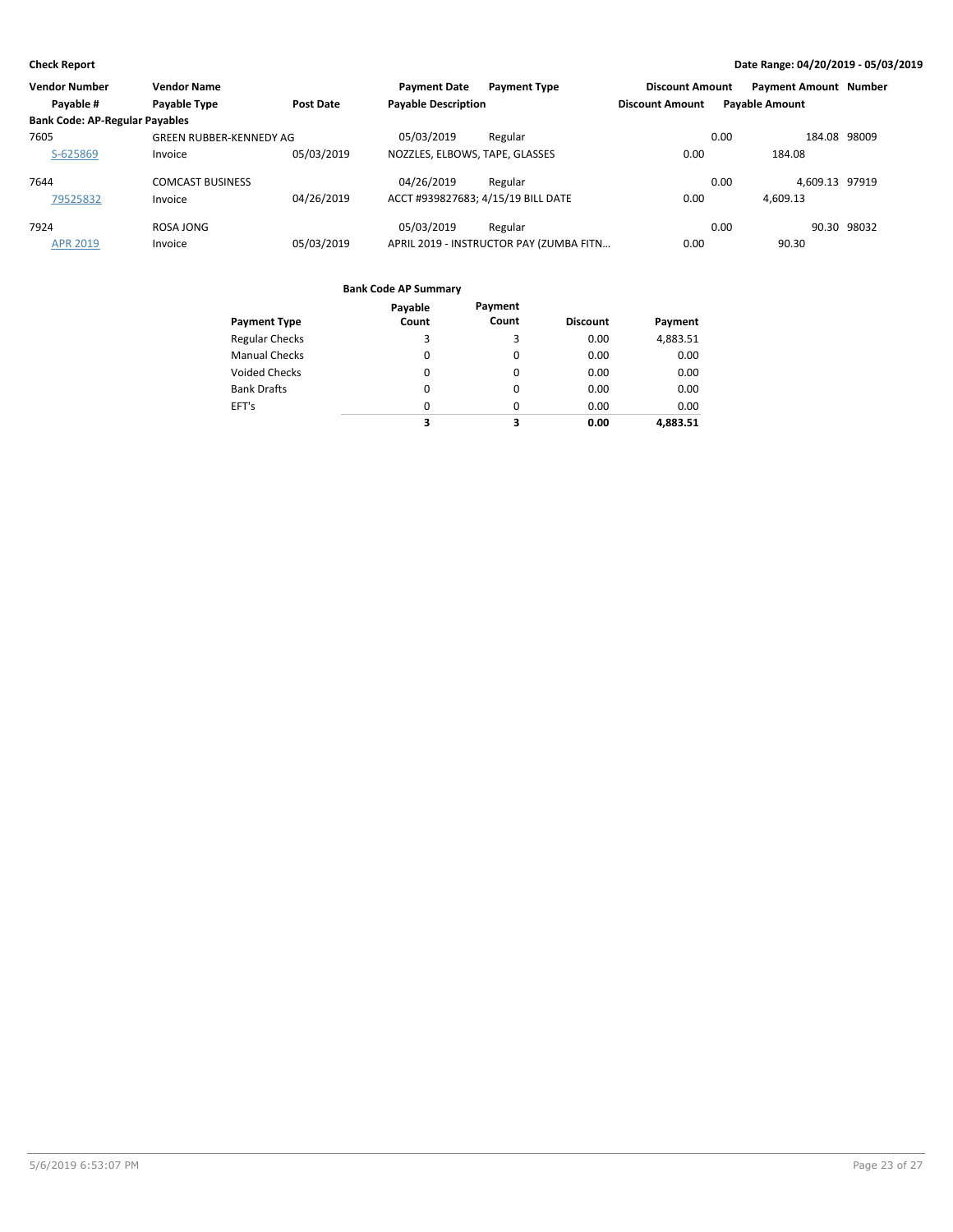| <b>Vendor Number</b>                  | <b>Vendor Name</b>       |                  | <b>Payment Date</b>        | <b>Payment Type</b> | <b>Discount Amount</b> |      | <b>Payment Amount Number</b> |                    |
|---------------------------------------|--------------------------|------------------|----------------------------|---------------------|------------------------|------|------------------------------|--------------------|
| Payable #                             | Payable Type             | <b>Post Date</b> | <b>Payable Description</b> |                     | <b>Discount Amount</b> |      | <b>Payable Amount</b>        |                    |
| <b>Bank Code: PY-Payroll Payables</b> |                          |                  |                            |                     |                        |      |                              |                    |
| 7975                                  | <b>AMERICAN FIDELITY</b> |                  | 05/03/2019                 | <b>Bank Draft</b>   |                        | 0.00 |                              | 152.94 B865654     |
| DM0000187                             | Debit Memo               | 05/02/2019       | GUEVARA, C ADJ             |                     | 0.00                   |      | 152.94                       |                    |
| 7975                                  | <b>AMERICAN FIDELITY</b> |                  | 05/03/2019                 | <b>Bank Draft</b>   |                        | 0.00 |                              | 15.33 B865654      |
| DM0000188                             | Debit Memo               | 05/02/2019       | PACHECO, D ADJ             |                     | 0.00                   |      | 15.33                        |                    |
| 7975                                  | AMERICAN FIDELITY        |                  | 05/03/2019                 | <b>Bank Draft</b>   |                        | 0.00 |                              | 119.78 B865654     |
| DM0000186                             | Debit Memo               | 05/02/2019       | GARCIA, M ADJ              |                     | 0.00                   |      | 119.78                       |                    |
| 7975                                  | <b>AMERICAN FIDELITY</b> |                  | 05/03/2019                 | <b>Bank Draft</b>   |                        | 0.00 | 4,025.95 B865654             |                    |
| <b>INV0003108</b>                     | Invoice                  | 03/28/2019       | AF AFTER-TAX PRODUCT       |                     | 0.00                   |      | 4,025.95                     |                    |
| 7975                                  | <b>AMERICAN FIDELITY</b> |                  | 05/03/2019                 | <b>Bank Draft</b>   |                        | 0.00 | 2,145.37 B865654             |                    |
| <b>INV0003068</b>                     | Invoice                  | 03/14/2019       | AF PRE-TAX PRODUCT         |                     | 0.00                   |      | 2,145.37                     |                    |
| 7975                                  | <b>AMERICAN FIDELITY</b> |                  | 05/03/2019                 | <b>Bank Draft</b>   |                        | 0.00 | 3,966.98 B865654             |                    |
| <b>INV0003069</b>                     | Invoice                  | 03/14/2019       | AF AFTER-TAX PRODUCT       |                     | 0.00                   |      | 3,966.98                     |                    |
| 7975                                  | <b>AMERICAN FIDELITY</b> |                  | 05/03/2019                 | <b>Bank Draft</b>   |                        | 0.00 | 2,190.85 B865654             |                    |
| INV0003107                            | Invoice                  | 03/28/2019       | AF PRE-TAX PRODUCT         |                     | 0.00                   |      | 2,190.85                     |                    |
| 7976                                  | <b>AMERICAN FIDELITY</b> |                  | 05/03/2019                 | <b>Bank Draft</b>   |                        | 0.00 |                              | 20.83 602401738    |
| DM0000189                             | Debit Memo               | 05/02/2019       | GARCIA, M ADJ              |                     | 0.00                   |      | 20.83                        |                    |
| 7976                                  | <b>AMERICAN FIDELITY</b> |                  | 05/03/2019                 | <b>Bank Draft</b>   |                        | 0.00 |                              | 2,911.21 602401738 |
| INV0003109                            | Invoice                  | 03/28/2019       | AF FLEX SEC 125            |                     | 0.00                   |      | 2,911.21                     |                    |
| 7976                                  | AMERICAN FIDELITY        |                  | 05/03/2019                 | <b>Bank Draft</b>   |                        | 0.00 |                              | 2,890.38 602401738 |
| <b>INV0003070</b>                     | Invoice                  | 03/14/2019       | AF FLEX SEC 125            |                     | 0.00                   |      | 2,890.38                     |                    |

| <b>Payment Type</b>   | Payable<br>Count | Payment<br>Count | <b>Discount</b> | Payment   |
|-----------------------|------------------|------------------|-----------------|-----------|
| <b>Regular Checks</b> | 0                | 0                | 0.00            | 0.00      |
| <b>Manual Checks</b>  | 0                | $\Omega$         | 0.00            | 0.00      |
| <b>Voided Checks</b>  | 0                | 0                | 0.00            | 0.00      |
| <b>Bank Drafts</b>    | 10               | 10               | 0.00            | 18,439.62 |
| EFT's                 | 0                | $\Omega$         | 0.00            | 0.00      |
|                       | 10               | 10               | 0.00            | 18.439.62 |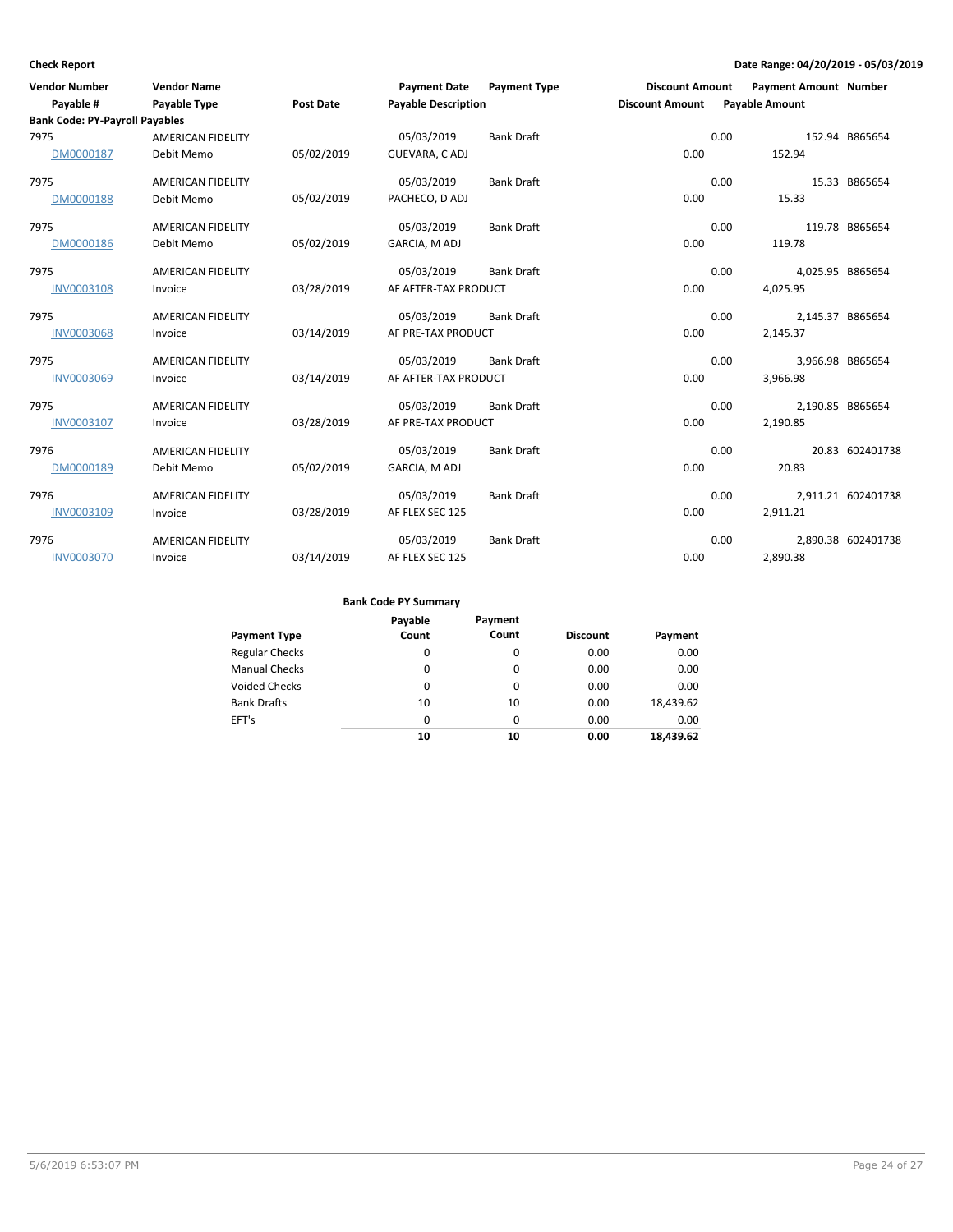| <b>Vendor Number</b>                  | <b>Vendor Name</b>                              |                  | <b>Payment Date</b>              | <b>Payment Type</b>                              | <b>Discount Amount</b> |      | <b>Payment Amount Number</b> |  |
|---------------------------------------|-------------------------------------------------|------------------|----------------------------------|--------------------------------------------------|------------------------|------|------------------------------|--|
| Payable #                             | Payable Type                                    | <b>Post Date</b> | <b>Payable Description</b>       |                                                  | <b>Discount Amount</b> |      | <b>Payable Amount</b>        |  |
| <b>Bank Code: AP-Regular Payables</b> |                                                 |                  |                                  |                                                  |                        |      |                              |  |
| 7996                                  | <b>CIVICPLUS</b>                                |                  | 05/03/2019                       | Regular                                          |                        | 0.00 | 6,470.34 97993               |  |
| 180851                                | Invoice                                         | 05/03/2019       |                                  | 1/1/19-12/31/19 ANNUAL FEE RENEWAL               | 0.00                   |      | 6,287.40                     |  |
| 183773                                | Invoice                                         | 05/03/2019       |                                  | FINACE CHARGE ON OVERDUE BALANCE                 | 0.00                   |      | 86.82                        |  |
| 184884                                | Invoice                                         | 05/03/2019       |                                  | FINANCE CHARGE ON OVERDUE BALANCE                | 0.00                   |      | 96.12                        |  |
| 8020                                  | RAIMI & ASSOCIATES, INC.                        |                  | 04/26/2019                       | Regular                                          |                        | 0.00 | 76,286.19 97961              |  |
| 18-3026                               | Invoice                                         | 04/26/2019       | OCT 2018 - GENERAL PLAN & EIR    |                                                  | 0.00                   |      | 4,985.00                     |  |
| 18-3110                               | Invoice                                         | 04/26/2019       |                                  | NOV - DEC, 2018 - GENERAL PLAN & EIR             | 0.00                   |      | 47,933.77                    |  |
| 19-3153                               | Invoice                                         | 04/26/2019       | JAN 2019 - GENERAL PLAN & EIR    |                                                  | 0.00                   |      | 23,367.42                    |  |
| 8123                                  | <b>ADALBERTO PARADES</b>                        |                  | 05/03/2019                       | Regular                                          |                        | 0.00 | 150.00 97980                 |  |
| 2207                                  | Invoice                                         | 05/03/2019       |                                  | REIMBURSEMENT FOR SALINAS URGENT CA              | 0.00                   |      | 150.00                       |  |
|                                       |                                                 |                  |                                  |                                                  |                        |      |                              |  |
| 8142                                  | US FOODS, INC.                                  |                  | 04/26/2019                       | Regular                                          |                        | 0.00 | 650.05 97973                 |  |
| 3553635                               | Invoice                                         | 04/26/2019       |                                  | ORDER #662321/FOOD DELIVERED TO 986 H            | 0.00                   |      | 650.05                       |  |
| 8192                                  | <b>HEATHER HARDEE</b>                           |                  | 05/03/2019                       | Regular                                          |                        | 0.00 | 590.00 98010                 |  |
| SSPD19-02                             | Invoice                                         | 05/03/2019       |                                  | PRE-EMPLYMNT POLYGRAPH SERVICES (2)              | 0.00                   |      | 590.00                       |  |
| 8202                                  | OPERATION SECOND CHOICE INC.                    |                  | 04/26/2019                       | Regular                                          |                        | 0.00 | 3,000.00 97953               |  |
| $4/18/19$ COUNCIL                     | Invoice                                         | 04/26/2019       |                                  | MAYOR'S YOUTH FUND - FOR ACTIVITIES AN           | 0.00                   |      | 3.000.00                     |  |
|                                       |                                                 |                  |                                  |                                                  |                        |      |                              |  |
| 8273                                  | SMILE BUSINESS PRODUCTS, INC.                   |                  | 04/26/2019                       | Regular                                          |                        | 0.00 | 188.50 97966                 |  |
| 736233                                | Invoice                                         | 04/26/2019       |                                  | 440 HARCOURT AVE - SHARP/MX-M904                 | 0.00                   |      | 188.50                       |  |
|                                       |                                                 |                  |                                  |                                                  |                        |      |                              |  |
| 8338                                  | <b>FEDEX</b>                                    |                  | 05/03/2019                       | Regular                                          | 0.00                   | 0.00 | 166.63 98004<br>166.63       |  |
| 6-534-00910                           | Invoice                                         | 05/03/2019       |                                  | ACCT #1750-2541-3/ SHIPMENT ON 4/18/19           |                        |      |                              |  |
| 8493                                  | CORODATA RECORDS MGMT., INC.                    |                  | 05/03/2019                       | Regular                                          |                        | 0.00 | 575.13 97994                 |  |
| RS3055156                             | Invoice                                         | 05/03/2019       |                                  | FEB 2019 - STORAGE SERVICES / ACCT #0669         | 0.00                   |      | 575.13                       |  |
|                                       |                                                 |                  |                                  |                                                  |                        |      |                              |  |
| 8568                                  | DEL MONTE MANOR                                 | 04/26/2019       | 04/26/2019                       | Regular<br>CDBG - SECURITY EQUIPMENT & INSTALLAT | 0.00                   | 0.00 | 14,077.00 97923<br>14,077.00 |  |
| 3QTR, FY2018/19                       | Invoice                                         |                  |                                  |                                                  |                        |      |                              |  |
| 8598                                  | THE ONLY WAY OUTREACH MINISTRY                  |                  | 05/03/2019                       | Regular                                          |                        | 0.00 | 4,158.24 98038               |  |
| 3RD Q FY18/19                         | Invoice                                         | 05/03/2019       |                                  | 1/1/19 - 3/31/19 GRANT REIMBURSEMENT             | 0.00                   |      | 4,158.24                     |  |
|                                       |                                                 |                  |                                  |                                                  |                        | 0.00 |                              |  |
| 8622                                  | EDWARDS TRUCK CENTER, INC.                      | 04/26/2019       | 04/26/2019                       | Regular                                          | 0.00                   |      | 1,422.12 97927               |  |
| 65942                                 | Invoice                                         |                  | 2014 PETERBILT TRUCK REPAIR WORK |                                                  |                        |      | 1,422.12                     |  |
| 8755                                  | TRUST TWO - CORONA 1997 TRUST                   |                  | 04/26/2019                       | Regular                                          |                        | 0.00 | 2,730.00 97971               |  |
| <b>INV0003235</b>                     | Invoice                                         | 04/01/2019       |                                  | MAY 2019 RENT FOR 656 BROADWAY AVE               | 0.00                   |      | 2.730.00                     |  |
| 8791                                  | <b>MONTEREY ONE WATER</b>                       |                  | 04/26/2019                       | Regular                                          |                        | 0.00 | 619.76 97948                 |  |
| 20-000104 FEB'19                      | Invoice                                         | 04/26/2019       |                                  | FEB 2019 - ACCT #20-000104/ CHEM TOILET          | 0.00                   |      | 32.21                        |  |
| 21-000055 FEB'19                      | Invoice                                         | 04/26/2019       |                                  | FEB 2019 - ACCT #21-000055/ GREASE LOADS         | 0.00                   |      | 81.51                        |  |
| 21-000055 JAN'19                      | Invoice                                         | 04/26/2019       |                                  | JAN 2019 - ACCT #21-000055/ GREASE LOADS         | 0.00                   |      | 324.75                       |  |
| 22-000082 FEB 19                      | Invoice                                         | 04/26/2019       |                                  | FEB 2019 - ACCT #22-000082/ BIOCELL LOADS        | 0.00                   |      | 32.90                        |  |
| 22-000082 JAN'19                      | Invoice                                         | 04/26/2019       |                                  | JAN 2019 - ACCT #22-000082/ BIOCELL LOA          | 0.00                   |      | 148.39                       |  |
|                                       |                                                 |                  |                                  |                                                  |                        | 0.00 |                              |  |
| 8791                                  | <b>MONTEREY ONE WATER</b>                       | 05/03/2019       | 05/03/2019                       | Regular<br>OCT-DEC 2018 - SEASIDE GREASE PROGRAM |                        |      | 2,182.25 98025               |  |
| 12837                                 | Invoice                                         | 05/03/2019       |                                  |                                                  | 0.00<br>0.00           |      | 549.25                       |  |
| 12839                                 | Invoice                                         |                  |                                  | INTER-GOVT REVENUES - WDR FOG ED PRO             |                        |      | 1,633.00                     |  |
| 8886                                  | SAGE RENEWABLES ENERGY CONSULTING, INC.         |                  | 04/26/2019                       | Regular                                          |                        | 0.00 | 354.00 97963                 |  |
| <u> 1291</u>                          | Invoice                                         | 04/26/2019       |                                  | CITY HALL SOLAR WORK THRU 2/28/19 / PRJ          | 0.00                   |      | 354.00                       |  |
| 8892                                  | NCI AFFILIATES, INC.                            |                  | 04/26/2019                       | Regular                                          |                        | 0.00 | 1,042.00 97950               |  |
| 8431                                  | Invoice                                         | 04/26/2019       |                                  | MARCH 2019 - CREW PROVIDED GROUNDS               | 0.00                   |      | 1,042.00                     |  |
|                                       |                                                 |                  |                                  |                                                  |                        |      |                              |  |
| 8920                                  | California Police Accreditation Coalition, Inc. |                  | 05/03/2019                       | Regular                                          |                        | 0.00 | 100.00 97990                 |  |
| 00026                                 | Invoice                                         | 05/03/2019       |                                  | MEMBERSHIP RENEWAL, REGULAR, TO 2/1/             | 0.00                   |      | 100.00                       |  |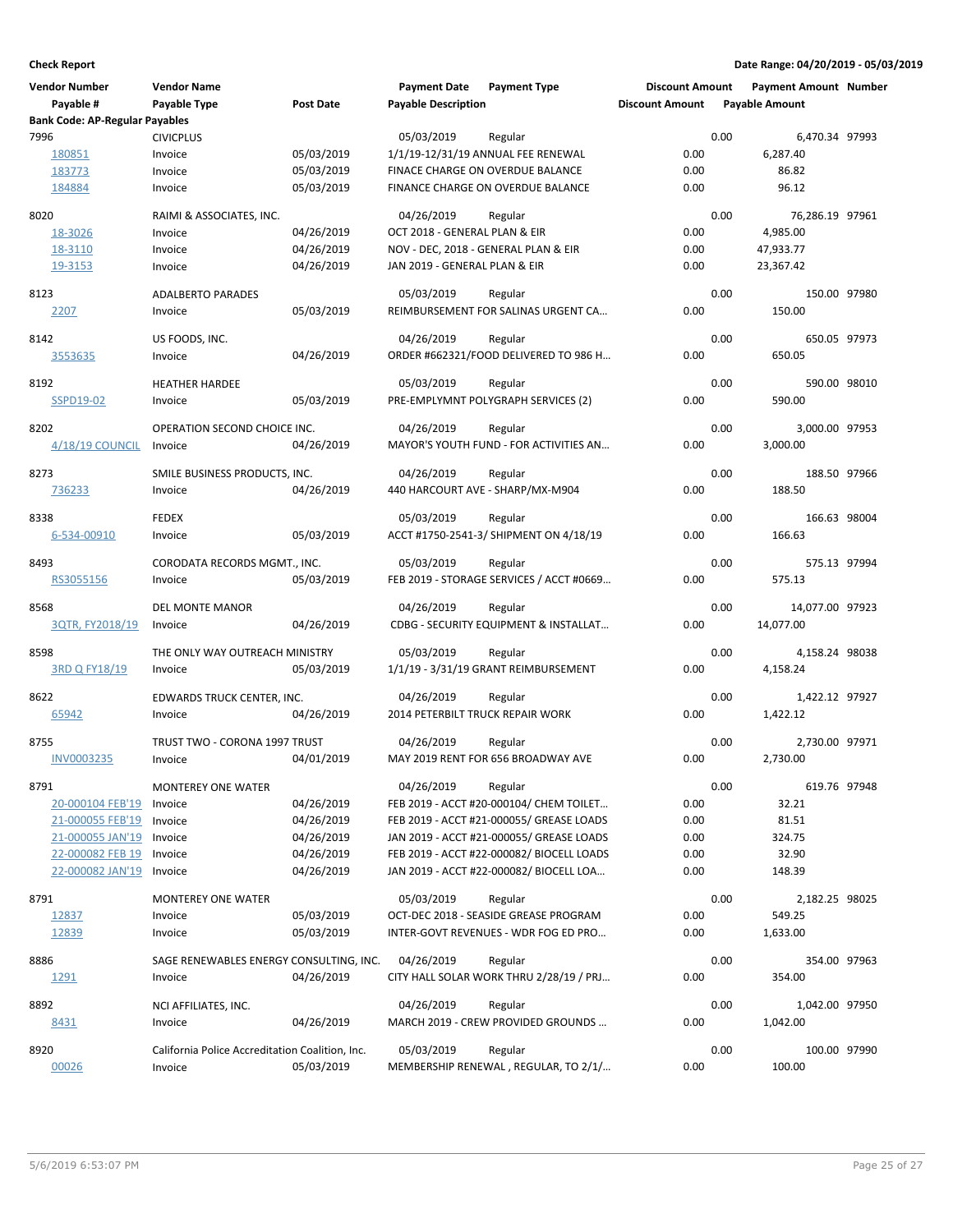| <b>Vendor Number</b> | <b>Vendor Name</b>                                  |            | <b>Payment Date</b>                | <b>Payment Type</b>                       | <b>Discount Amount</b> |      | <b>Payment Amount Number</b> |  |
|----------------------|-----------------------------------------------------|------------|------------------------------------|-------------------------------------------|------------------------|------|------------------------------|--|
| Payable #            | Payable Type                                        | Post Date  | <b>Payable Description</b>         |                                           | <b>Discount Amount</b> |      | <b>Payable Amount</b>        |  |
| 8923                 | <b>FRANK TINLEY</b>                                 |            | 05/03/2019                         | Regular                                   |                        | 0.00 | 224.62 98006                 |  |
| 4/26/19              | Invoice                                             | 05/03/2019 |                                    | REIMBURSEMENT FOR 2 RMS AT GOLDEN SA      | 0.00                   |      | 224.62                       |  |
| 8953                 | PACIFIC ENGINEERING GROUP, INC.                     |            | 04/26/2019                         | Regular                                   |                        | 0.00 | 522.50 97955                 |  |
| 181392               | Invoice                                             | 04/26/2019 |                                    | 2/23/19 - 3/22/19 PROF SVCS - METZ SIGN   | 0.00                   |      | 522.50                       |  |
| 8980                 | ATHENA OCCMED                                       |            | 05/03/2019                         | Regular                                   |                        | 0.00 | 3,232.50 97986               |  |
| 1168                 | Invoice                                             | 05/03/2019 |                                    | (1) HZMT FIRE 40+, (2) FIRE ANN PHYSICAL  | 0.00                   |      | 1,950.50                     |  |
| 1177                 | Invoice                                             | 05/03/2019 |                                    | (1) HAZMAT FIRE ANNUAL, (1) FIRE ANNUAL   | 0.00                   |      | 1,282.00                     |  |
| 8995                 | <b>ABBY BUKOFZER</b>                                |            | 05/03/2019                         | Regular                                   |                        | 0.00 | 142.80 97979                 |  |
| <b>APR 2019</b>      | Invoice                                             | 05/03/2019 |                                    | APRIL 2019 - INSTRUCTOR PAY (ISRAELI FOLK | 0.00                   |      | 142.80                       |  |
| 8996                 | CASEY PRINTING, INC.                                |            | 05/03/2019                         | Regular                                   |                        | 0.00 | 3,940.01 97991               |  |
| 38645011             | Invoice                                             | 05/03/2019 |                                    | SUMMER/FALL 2019 RECREATION GUIDE         | 0.00                   |      | 3,940.01                     |  |
| 9041                 | PARTNERS FOR PEACE                                  |            | 04/26/2019                         | Regular                                   |                        | 0.00 | 3,179.26 97957               |  |
| $\overline{Z}$       | Invoice                                             | 04/26/2019 |                                    | MARCH 2019 - CAL VIP GRANT- LOVING SOL    | 0.00                   |      | 3,179.26                     |  |
| 9085                 | O'CONNOR & SONS INC.                                |            | 04/26/2019                         | Regular                                   |                        | 0.00 | 150.00 97951                 |  |
| 40092929             | Invoice                                             | 04/26/2019 |                                    | CITY HALL - 440 HARCOURT PEST CONTROL     | 0.00                   |      | 150.00                       |  |
| 9111                 | CALIFORNIA COASTAL RURAL DEVELOPMENT COR 05/03/2019 |            |                                    | Regular                                   |                        | 0.00 | 1,666.67 97989               |  |
| 2241                 | Invoice                                             | 05/03/2019 |                                    | MARCH 2019 - SBDC CONSULTING SERVICES     | 0.00                   |      | 1,666.67                     |  |
| 9117                 | ONE WORKPLACE L. FERRARI, LLC                       |            | 04/26/2019                         | Regular                                   |                        | 0.00 | 1,303.26 97952               |  |
| 825298               | Invoice                                             | 04/26/2019 | (2) CHAIRS FOR SEASIDE POLICE DEPT |                                           | 0.00                   |      | 1,303.26                     |  |
| 9168                 | ALCATRAZ CRUISES, LLC                               |            | 04/26/2019                         | Regular                                   |                        | 0.00 | 743.00 97909                 |  |
| 1100365              | Invoice                                             | 04/26/2019 |                                    | 052319-GRP-CITY OF SEASIDE-1:00pm-21      | 0.00                   |      | 743.00                       |  |
| 9169                 | <b>CHRISTINA HUYNH</b>                              |            | 04/26/2019                         | Regular                                   |                        | 0.00 | 1,159.75 97918               |  |
| 107787               | Invoice                                             | 04/12/2019 |                                    | REFUND FOR OLDEMEYER CTR ON 6/22/2019     | 0.00                   |      | 1,159.75                     |  |
| 9173                 | <b>AVC SATELITE</b>                                 |            | 05/03/2019                         | Regular                                   |                        | 0.00 | 595.00 97987                 |  |
| 4/29/19              | Invoice                                             | 05/03/2019 | AUDIO TRANSFER - CASSETTE TO CD    |                                           | 0.00                   |      | 595.00                       |  |
| 9174                 | <b>AYMAN ADEEB</b>                                  |            | 05/03/2019                         | Regular                                   |                        | 0.00 | 667.13 97988                 |  |
| 108835               | Invoice                                             | 05/03/2019 |                                    | DEPOSIT REFUND FOR 220 COE AVE - SOPER    | 0.00                   |      | 667.13                       |  |
| 9175                 | IMAGEN, INC.                                        |            | 05/03/2019                         | Regular                                   |                        | 0.00 | 320.65 98012                 |  |
| 19544                | Invoice                                             | 05/03/2019 |                                    | (1) 6'/8' CONVERTIBLE TABLE THROW / SET   | 0.00                   |      | 320.65                       |  |

|                       | Payable  | Payment |                 |            |
|-----------------------|----------|---------|-----------------|------------|
| <b>Payment Type</b>   | Count    | Count   | <b>Discount</b> | Payment    |
| <b>Regular Checks</b> | 42       | 32      | 0.00            | 132,609.36 |
| <b>Manual Checks</b>  | 0        | 0       | 0.00            | 0.00       |
| <b>Voided Checks</b>  | 0        | 0       | 0.00            | 0.00       |
| <b>Bank Drafts</b>    | 0        | 0       | 0.00            | 0.00       |
| EFT's                 | $\Omega$ | 0       | 0.00            | 0.00       |
|                       | 42       | 32      | 0.00            | 132.609.36 |